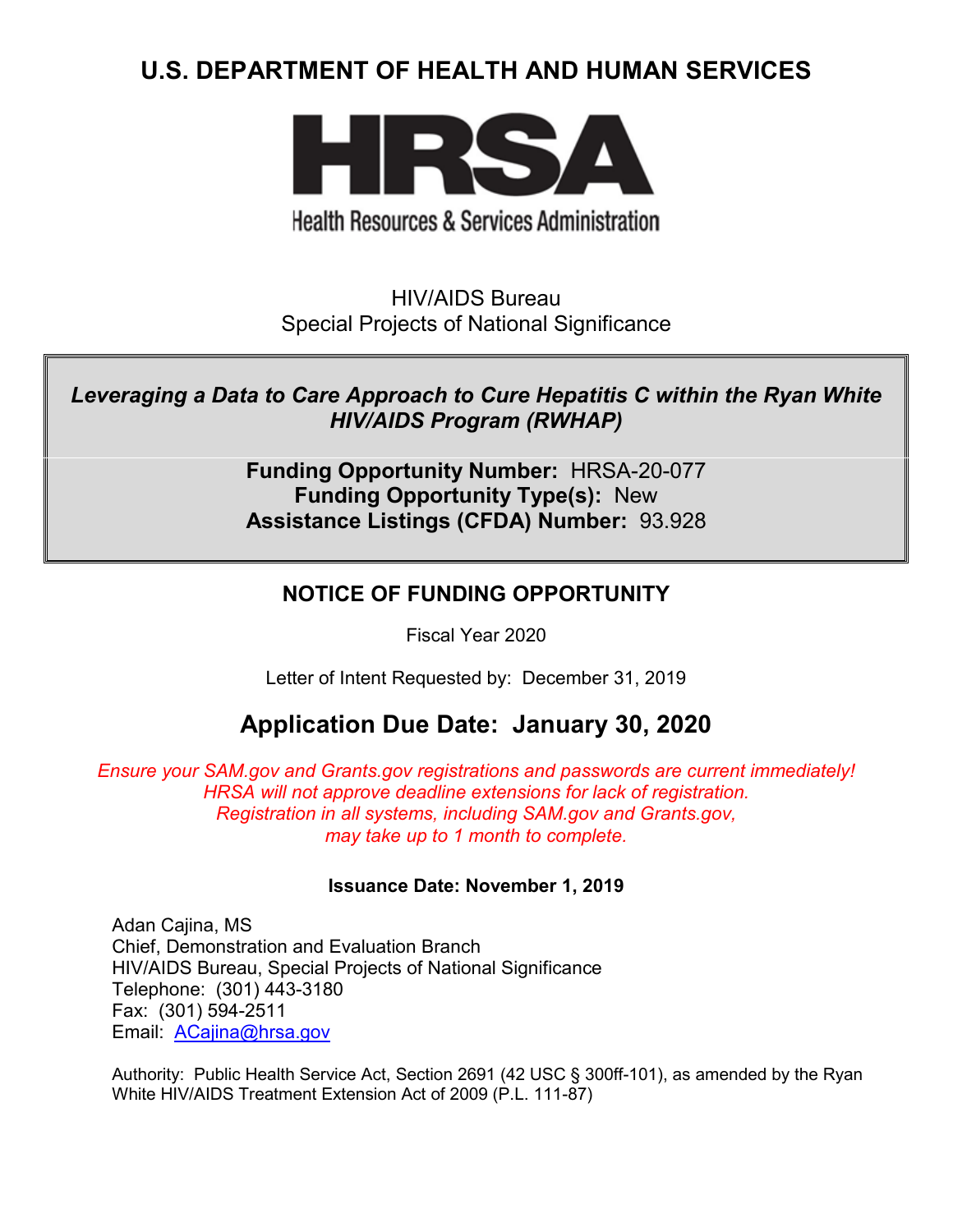# **EXECUTIVE SUMMARY**

The Health Resources and Services Administration (HRSA), HIV/AIDS Bureau (HAB), Special Projects of National Significance Program (SPNS) is accepting applications for a new 2-year capacity building demonstration project cooperative agreement entitled, *Leveraging a Data to Care Approach to Cure Hepatitis C within the Ryan White HIV/AIDS Program (RWHAP).* The purpose of this demonstration project is to link people with HIV and Hepatitis C Virus (HCV) within the RWHAP to care by leveraging existing public health surveillance with clinical data systems. A Technical Assistance Provider (TAP) organization will be funded to select and provide targeted technical assistance to up to ten (10) RWHAP Part A and/or Part B jurisdictions (state, city, and/or local health departments) to focus jurisdictional efforts on improving existing collaboration between their HCV surveillance systems and RWHAP care providers.

| <b>Funding Opportunity Title:</b>                             | Leveraging a Data to Care Approach to<br>Cure Hepatitis C within the Ryan White<br>HIV/AIDS Program (RWHAP)                                                                                                                    |
|---------------------------------------------------------------|--------------------------------------------------------------------------------------------------------------------------------------------------------------------------------------------------------------------------------|
| <b>Funding Opportunity Number:</b>                            | <b>HRSA-20-077</b>                                                                                                                                                                                                             |
| Due Date for Applications:                                    | January 30, 2020                                                                                                                                                                                                               |
| <b>Anticipated Total Annual Available</b><br>FY 2020 Funding: | \$1,000,000                                                                                                                                                                                                                    |
| Estimated Number and Type of Award(s):                        | One (1) cooperative agreement                                                                                                                                                                                                  |
| <b>Estimated Award Amount:</b>                                | Up to \$1,000,000 per year dependent on<br>the availability of appropriated funds                                                                                                                                              |
| <b>Cost Sharing/Match Required:</b>                           | <b>No</b>                                                                                                                                                                                                                      |
| Period of Performance:                                        | September 1, 2020 through<br>August 31, 2022<br>(2 years)                                                                                                                                                                      |
| Eligible Applicants:                                          | Eligible applicants include entities eligible<br>for funding under RWHAP Parts A, B, C,<br>and D of Title XXVI of the Public Health<br>Service Act as amended by the Ryan<br>White HIV/AIDS Treatment Extension Act<br>of 2009 |
|                                                               | See Section III-1 of this notice of funding<br>opportunity (NOFO) for complete eligibility<br>information.                                                                                                                     |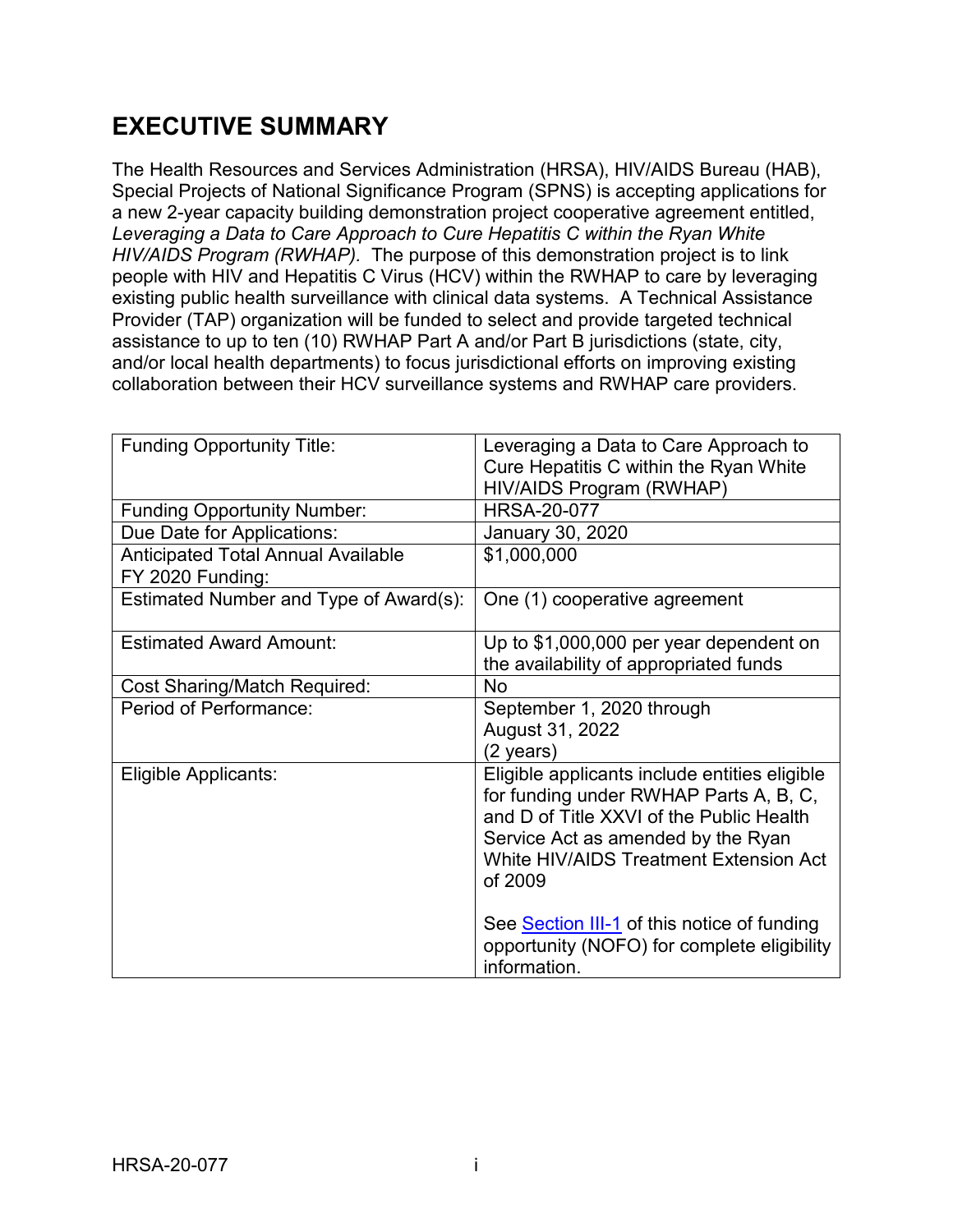#### **Application Guide**

You (the applicant organization/agency) are responsible for reading and complying with the instructions included in HRSA's *SF-424 Application Guide,* available online at [http://www.hrsa.gov/grants/apply/applicationguide/sf424guide.pdf,](http://www.hrsa.gov/grants/apply/applicationguide/sf424guide.pdf) except where instructed in this NOFO to do otherwise.

#### **Technical Assistance**

HRSA strongly encourages all applicants to participate in a technical assistance (TA) webinar for this funding opportunity to ensure the successful submission of the application. The purpose of the webinar is to assist potential applicants in preparing applications that address the requirements of the NOFO.

HRSA has scheduled the following technical assistance:

*Webinar* Day and Date: Tuesday, December 10, 2019 Time: 1:00 p.m. – 2:30 p.m. ET Call-In Number: 1-888-455-9657 Participant Code: 2842784 Weblink: <https://hrsa.connectsolutions.com/hrsa-20-077/> Playback Number: 1-888-277-9385 Passcode: 121019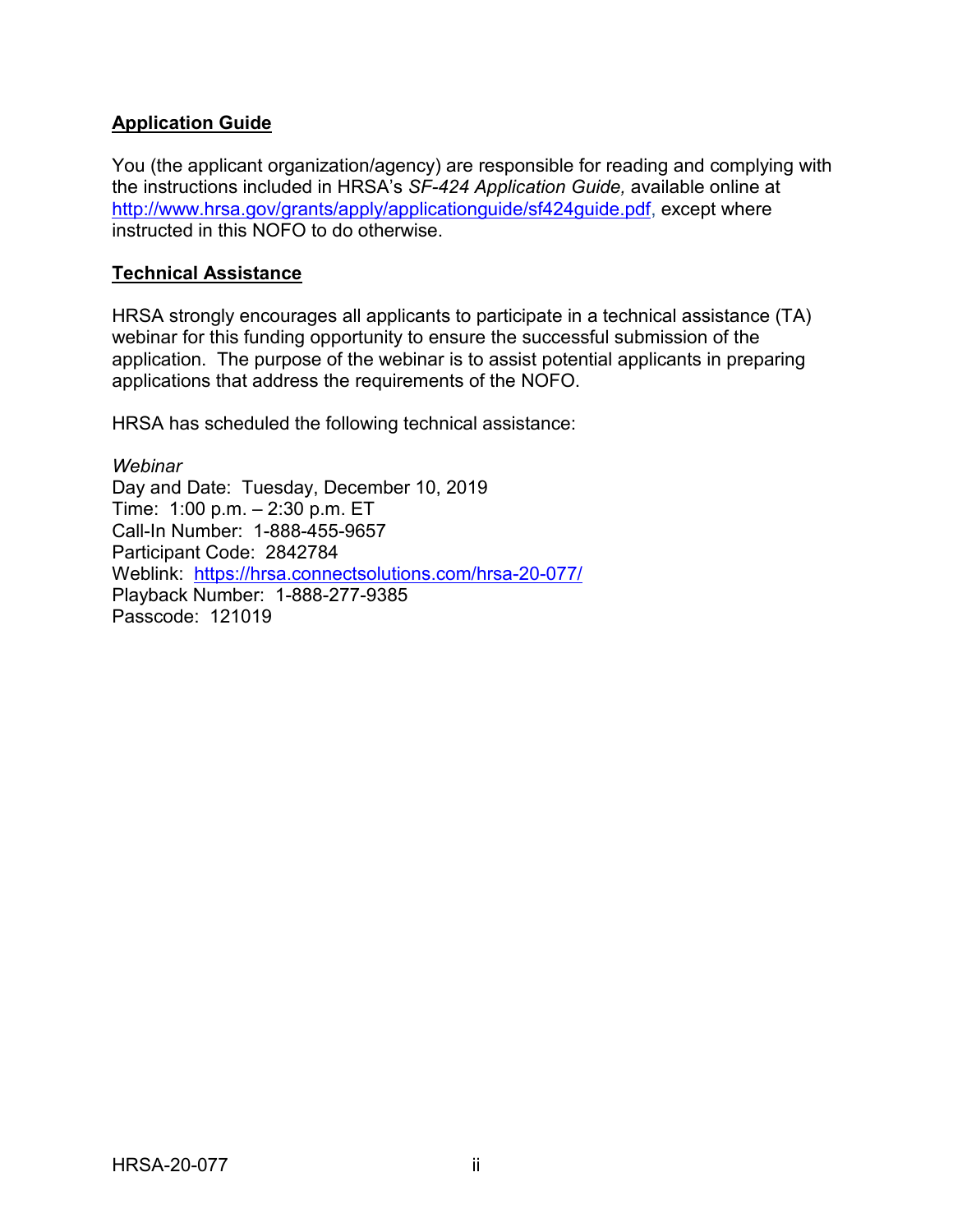# **Table of Contents**

| i.<br>ii.<br>3. DUN AND BRADSTREET DATA UNIVERSAL NUMBERING SYSTEM (DUNS) NUMBER AND |  |
|--------------------------------------------------------------------------------------|--|
|                                                                                      |  |
|                                                                                      |  |
|                                                                                      |  |
|                                                                                      |  |
|                                                                                      |  |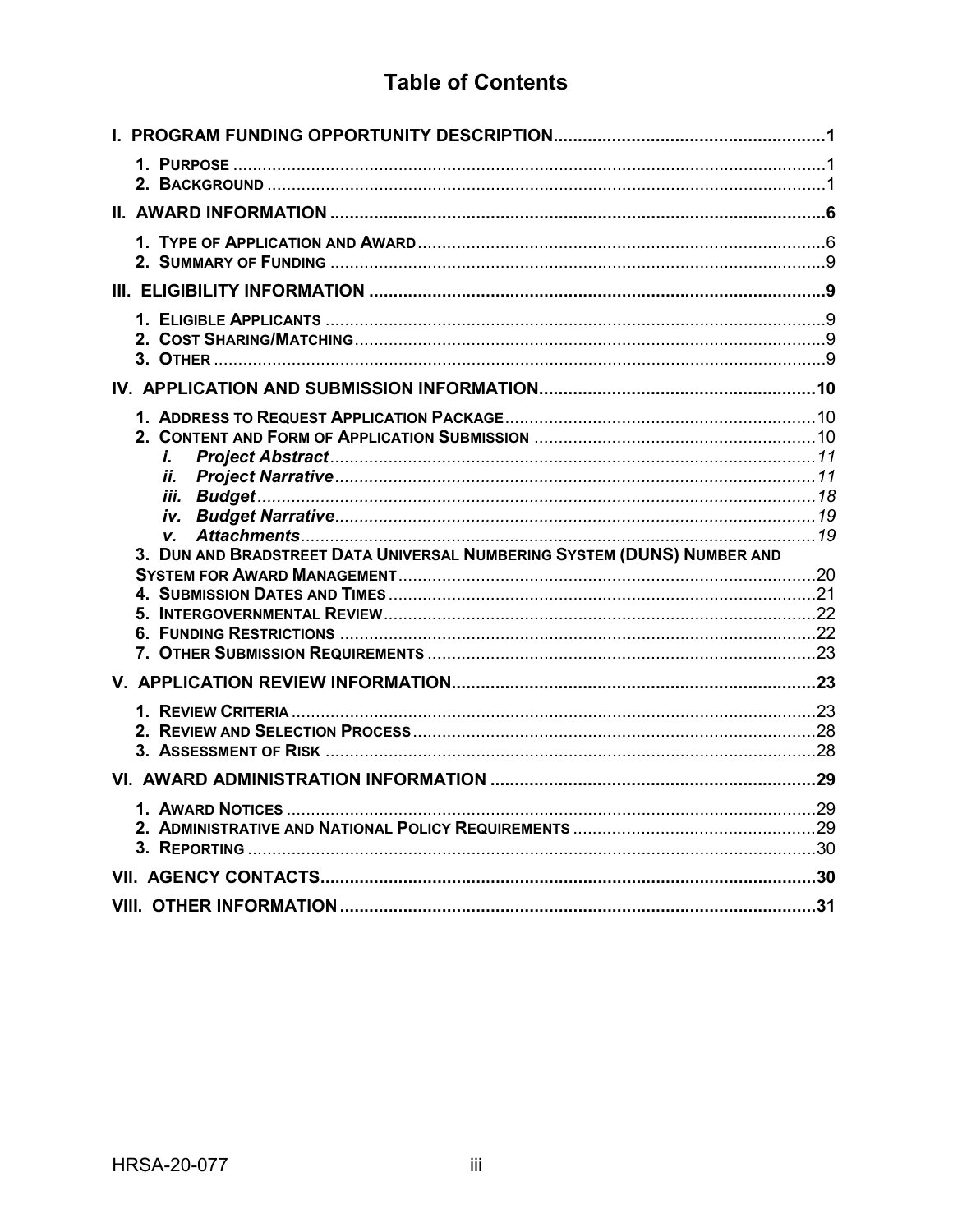## <span id="page-4-0"></span>**I. Program Funding Opportunity Description**

### <span id="page-4-1"></span>**1. Purpose**

This notice announces the opportunity to apply for funding under the *Leveraging a Data to Care Approach to Cure Hepatitis C within the Ryan White HIV/AIDS Program (RWHAP)* cooperative agreement. The purpose of this demonstration project is to link people with Hepatitis C Virus (HCV) and HIV within the RWHAP to care, by leveraging existing public health surveillance with clinical data systems. A Technical Assistance Provider (TAP) organization will be funded to select and provide targeted technical assistance to up to ten (10) RWHAP Part A and/or Part B jurisdictions (i.e., state, city, and/or local health departments) to focus jurisdictional effort on improving existing collaboration between their HCV surveillance systems and RWHAP care providers.

The goal of improving collaboration between HCV and HIV surveillance systems and RWHAP providers is to facilitate the sharing of data and identification of people with HIV and HCV who are not currently receiving care. When combined with clinical data from otherwise disparate databases, ideally, these improved processes for data sharing and exchange will allow people with HIV and HCV and in need of HCV treatment to be identified, linked, and retained in care; hence, leading to HIV viral suppression and cure of HCV. The TAP will work collaboratively with a contractor who will evaluate the overall effectiveness and impact of this project. Data use/sharing agreements may be required to allow for the interchange of aggregate data to conduct the evaluation.

The TAP will identify and fund jurisdictions in consultation with HRSA. To qualify, funded jurisdictions must:

- Commit to improving their HCV and HIV surveillance data sharing with RWHAP providers;
- Maintain their HCV and HIV surveillance data systems electronically;
- Periodically match the surveillance data between their HCV and HIV surveillance data systems for the purposes of linkage to care; and
- Be willing and able to share aggregate data with the TAP who will then share that data with the evaluation contractor to conduct the project's evaluation.

The TAP will select a combination of jurisdictions to include those who are currently directly funded by the Centers for Disease Control and Prevention (CDC) to improve their viral hepatitis surveillance and those who are not directly funded by the CDC (e.g., receive viral hepatitis surveillance funds through their state). HRSA will work in partnership with the TAP in reviewing and selecting the jurisdictions.

## <span id="page-4-2"></span>**2. Background**

This program is authorized by the Public Health Service Act, Section 2691 (42 USC § 300ff-101), as amended by the Ryan White HIV/AIDS Treatment Extension Act of 2009 (P.L. 111-87). The HRSA HAB Special Projects of National Significance (SPNS) program supports the development of innovative approaches for HIV care to respond to the emerging needs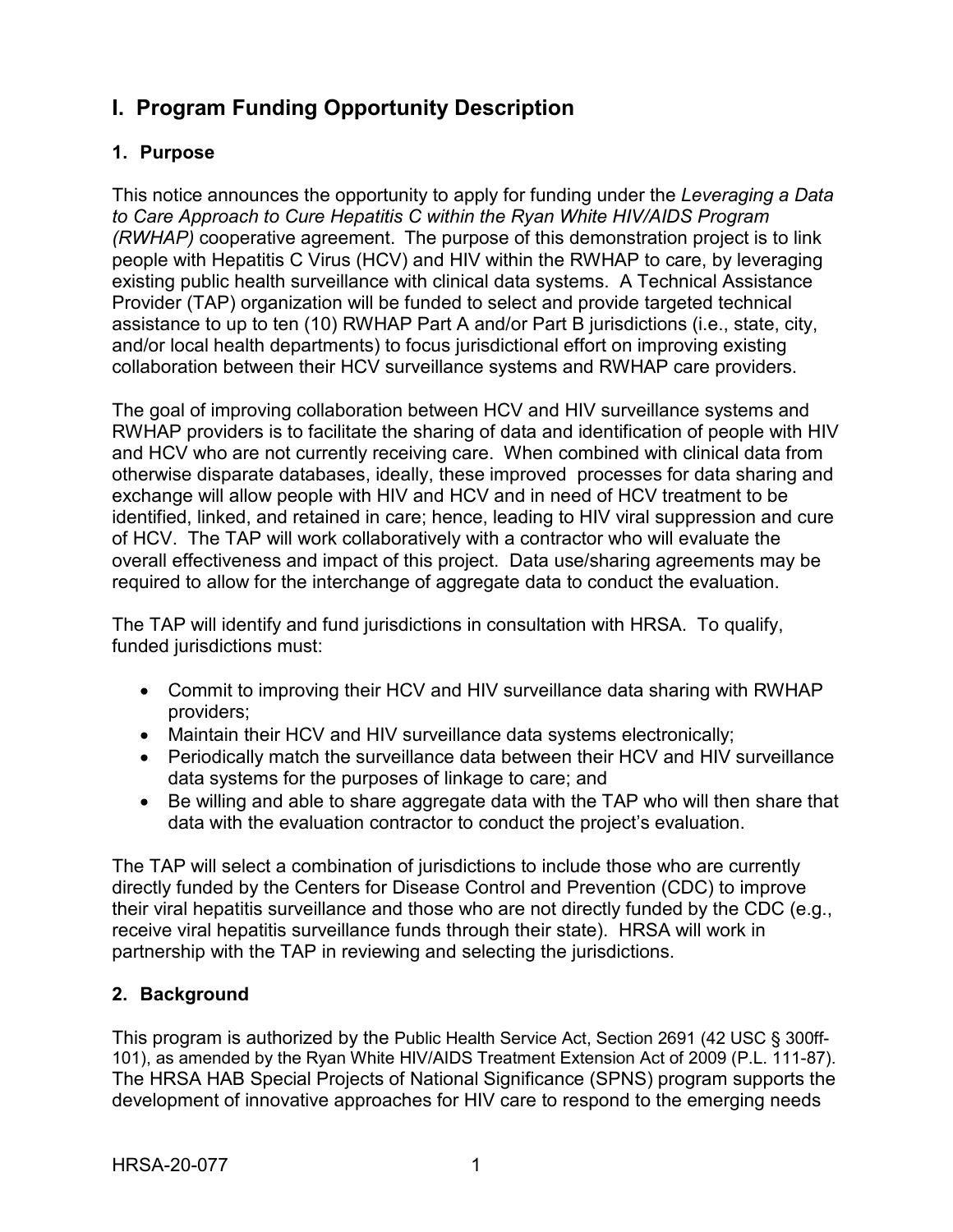of clients served by the RWHAP.<sup>[1](#page-5-0)</sup> The SPNS program also evaluates the effectiveness of these approaches' and/or interventions' design, implementation, utilization, cost, and health related outcomes, while promoting dissemination and successful replication.

Data to care is an important public health model to link and/or reengage individuals into care with the intention of retaining those individuals in care. [2](#page-5-1) Data to care models are most successful when implemented as part of a broader strategy within a health department to evaluate linkage and retention of individuals overall. A 2018 study published in the Journal of the International AIDS Society indicates that of those individuals who are coinfected with HIV and HCV, most (86-98 percent) attained sustained virologic suppression of their HCV once treated; however, approximately onehalf of individuals coinfected with HIV and HCV remained untreated.<sup>3</sup> It is imperative that health departments (state, city, and local) work to leverage data to care models to link individuals with HIV and HCV to care and work toward the development and implementation of a plan to treat and cure their HCV.

The U.S. Department of Health and Human Services (HHS) Office of Infectious Disease and HIV/AIDS Policy (OIDP) and the SPNS program collaborated from 2016-2019 to implement the *Jurisdictional Approach to Curing Hepatitis C among HIV/HCV Coinfected People of Color* project. [4](#page-5-3) As a result, jurisdictional data to care lessons learned emerged, which include:

- $\circ$  Analyzing population demographics of patients with HIV and HCV through matching of HIV and HCV surveillance data;
- $\circ$  Creating HIV and HCV surveillance registries that include laboratory reporting;
- $\circ$  Facilitating linkage to care or return to care for patients with HIV and HCV in such a way that it enables facilities/providers to communicate to other providers, health department (jurisdiction) and clinics with patient status (e.g., HCV care status of each patient, treatment barriers);
- o Keeping performance measures simple and adaptable;
- o Bridging electronic medical records (EMR) and other systems (e.g., CAREWare) whenever possible to enhance service delivery;
- o Monitoring those at risk of re-infection; and
- o Monitoring progress towards HCV elimination.

The *Leveraging a Data to Care Approach to Cure Hepatitis C within the Ryan White HIV/AIDS Program (RWHAP)* seeks to incorporate these lessons learned into additional jurisdictional data to care approaches.

<span id="page-5-0"></span> $\overline{a}$ <sup>1</sup> Information on the Ryan White HIV/AIDS Program Part F: Special Projects of National Significance Program can be found at: [http://hab.hrsa.gov/abouthab/partfspns.html,](http://hab.hrsa.gov/abouthab/partfspns.html) Accessed May 1, 2019. <sup>2</sup> About Data to Care, Centers for Disease Control and Prevention,

<span id="page-5-1"></span>[https://effectiveinterventions.cdc.gov/en/data-to-care/group-1/data-to-care/data-to-care-essential](https://effectiveinterventions.cdc.gov/en/data-to-care/group-1/data-to-care/data-to-care-essential-elements)[elements,](https://effectiveinterventions.cdc.gov/en/data-to-care/group-1/data-to-care/data-to-care-essential-elements) Accessed May 20, 2019.

<span id="page-5-3"></span><span id="page-5-2"></span><sup>3</sup> Sacks-Davis, R., Doyle, J. S., Rauch, A., Beguelin, C., Pedrana, A. E., Matthews, G. V., Hellard, M. E. (2018). Linkage and retention in HCV care for HIV-infected populations: early data from the DAA era. *Journal of the International AIDS Society*, *21 Suppl 2*(Suppl Suppl 2), e25051. [doi:10.1002/jia2.25051](https://www.ncbi.nlm.nih.gov/pmc/articles/PMC5978682/) <sup>4</sup> Information on the Ryan White HIV/AIDS Program Part F: Special Projects of National Significance Program can be found at: [http://hab.hrsa.gov/abouthab/partfspns.html,](http://hab.hrsa.gov/abouthab/partfspns.html) Accessed May 1, 2019.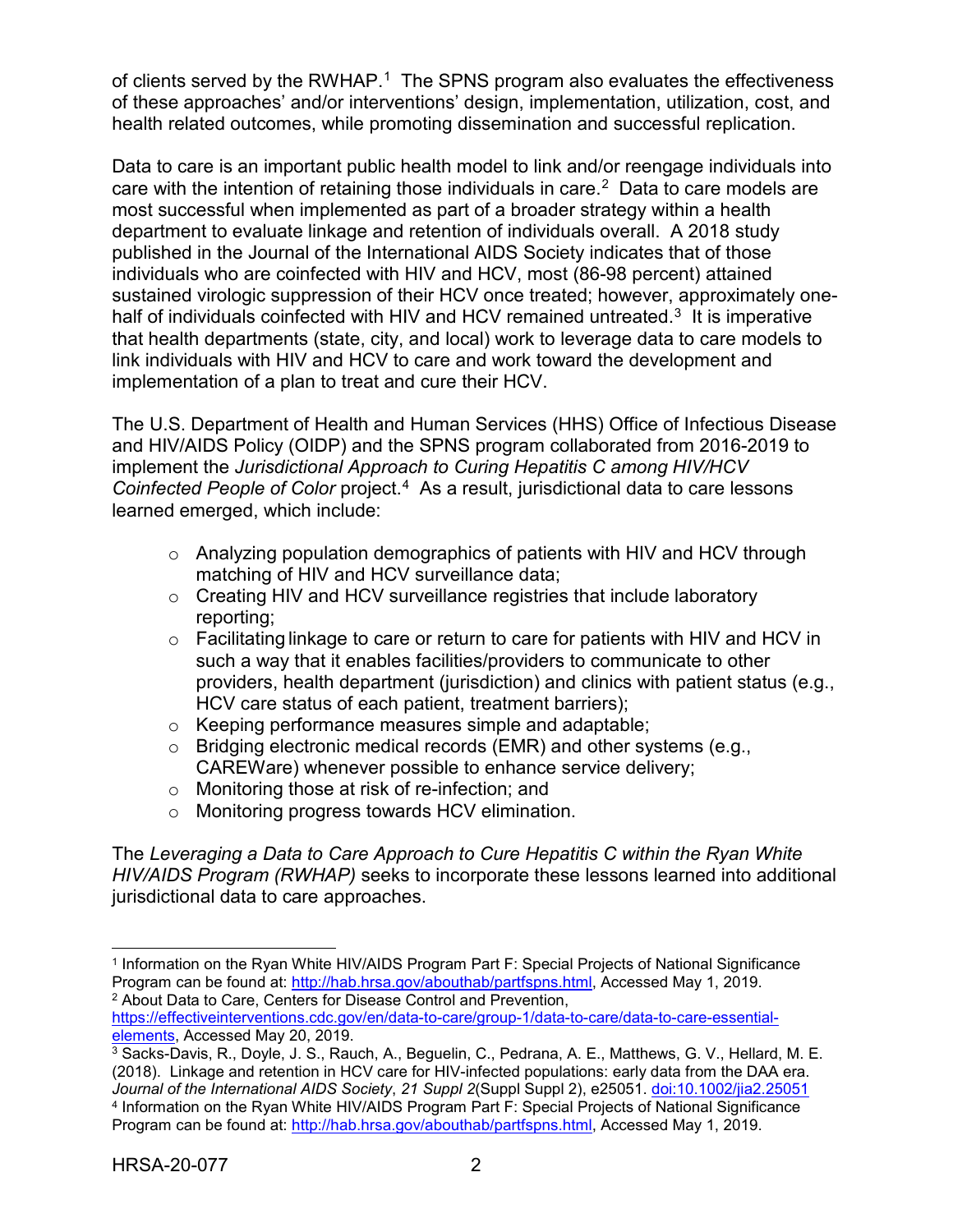### **Ending the HIV Epidemic: A Plan for America**

In February 2019, the Administration announced a new initiative, [Ending the HIV](https://www.hhs.gov/blog/2019/02/05/ending-the-hiv-epidemic-a-plan-for-america.html)  [Epidemic: A Plan for America.](https://www.hhs.gov/blog/2019/02/05/ending-the-hiv-epidemic-a-plan-for-america.html) This 10-year initiative beginning FY 2020 seeks to achieve the important goal of reducing new HIV infections in the United States to fewer than 3,000 per year by 2030. The first phase of the initiative will focus on 48 counties, Washington, D.C., San Juan, PR, and 7 states that have a substantial rural HIV burden. By focusing on these jurisdictions in the first phase of the initiative, HHS plans to reduce new HIV infections by 75 percent within five years. Across the United States, the initiative will promote and implement the four Pillars to substantially reduce HIV transmissions – Diagnose, Treat, Prevent, and Respond. The initiative is a collaborative effort among key HHS agencies, primarily HRSA, the Centers for Disease Control and Prevention (CDC), the National Institutes of Health (NIH), the Indian Health Service (IHS), and the Substance Abuse and Mental Health Services Administration (SAMHSA).

#### **National HIV/AIDS Strategy: Updated to 2020**

The National HIV/AIDS Strategy for the United States: Updated to 2020 (NHAS 2020) is a 5-year plan that details principles, priorities, and actions to guide the national response to the HIV epidemic. The RWHAP promotes robust advances and innovations in HIV health care using the National HIV/AIDS Strategy to end the epidemic as its framework. Therefore, to the extent possible, activities funded by RWHAP focus on addressing these four goals:

- 1) Reduce new HIV infections;
- 2) Increase access to care and improve health outcomes for people with HIV;
- 3) Reduce HIV-related health disparities and health inequities; and
- 4) Achieve a more coordinated national response.

To achieve these shared goals, recipients should align their organization's efforts, within the parameters of the RWHAP statute and program guidance, to ensure that people with HIV are linked to and retained in care, and have timely access to HIV treatment and the supports needed (e.g., mental health and substance use disorders services) to achieve HIV viral suppression

#### **HIV Care Continuum**

Diagnosing and linking people with HIV to HIV primary care, and ensuring people with HIV achieve viral suppression are important public health steps toward ending the HIV epidemic in the United States. The HIV care continuum has five main "steps" or stages that include: HIV diagnosis, linkage to care, retention in care, antiretroviral use, and viral suppression. The HIV care continuum provides a framework that depicts the series of stages a person with HIV engages in from initial diagnosis through their successful treatment with HIV medication. It also demonstrates the proportion of individuals with HIV who are engaged at each stage. The HIV care continuum allows recipients and planning groups to measure progress and to direct HIV resources most effectively. RWHAP recipients are encouraged to assess the outcomes of their programs along this continuum of care. Recipients should work with their community and public health partners to improve outcomes across the HIV care continuum. HRSA encourages recipients to use the [performance measures](http://hab.hrsa.gov/deliverhivaidscare/habperformmeasures.html) developed for the RWHAP at their local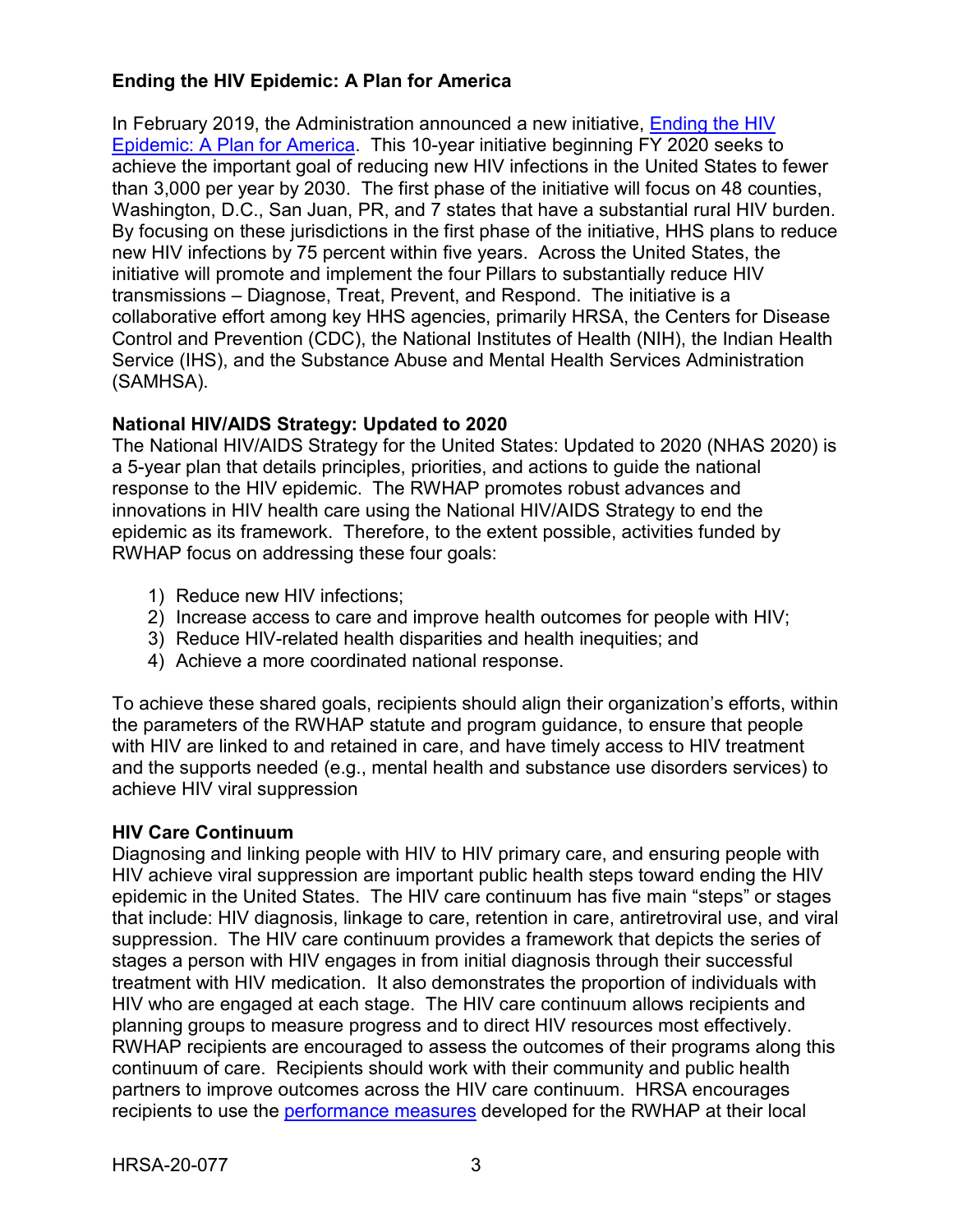level to assess the efficacy of their programs and to analyze and improve the gaps along the HIV care continuum.

According to recent data from the [2017 Ryan White Services Report \(RSR\)](https://hab.hrsa.gov/sites/default/files/hab/data/datareports/RWHAP-annual-client-level-data-report-2017.pdf), the RWHAP has made tremendous progress toward ending the HIV epidemic in the United States. From 2010 to 2017, HIV viral suppression among RWHAP patients who have had one or more medical visits during the calendar year and at least one viral load with a result of <200 copies/mL reported, has increased from 69.5 percent to 85.9 percent; additionally, racial/ethnic, age-based, and regional disparities have decreased.<sup>[5](#page-7-0)</sup> These improved outcomes mean more people with HIV in the United States will live near normal lifespans and have a reduced risk of transmitting HIV to others.<sup>[6](#page-7-1)</sup> Scientific advances have shown antiretroviral therapy (ART) preserves the health of people with HIV and prevents sexual HIV transmission. This means that people who take ART daily as prescribed and achieve and maintain an undetectable viral load have effectively no risk of sexually transmitting the virus to an HIV-negative partner. Such findings underscore the importance of supporting effective interventions for linking people with HIV into care, retaining them in care, and helping them adhere to their ART.

#### **Integrated Data Sharing and Use**

HRSA and CDC's Division of HIV/AIDS Prevention support integrated data sharing, analysis, and utilization for the purposes of program planning, needs assessments, unmet need estimates, reporting, quality improvement, the development of your HIV care continuum, and public health action. HRSA strongly encourages RWHAP Part F recipients to:

- Follow the principles and standards in the Data Security and Confidentiality [Guidelines for HIV, Viral](http://www.cdc.gov/nchhstp/programintegration/docs/pcsidatasecurityguidelines.pdf) [Hepatitis, Sexually Transmitted Disease, and](http://www.cdc.gov/nchhstp/programintegration/docs/pcsidatasecurityguidelines.pdf)  [Tuberculosis Programs: Standards to Facilitate](http://www.cdc.gov/nchhstp/programintegration/docs/pcsidatasecurityguidelines.pdf) [Sharing and Use of](http://www.cdc.gov/nchhstp/programintegration/docs/pcsidatasecurityguidelines.pdf)  [Surveillance Data for Public Health Action.](http://www.cdc.gov/nchhstp/programintegration/docs/pcsidatasecurityguidelines.pdf)
- Establish data sharing agreements between surveillance and HIV programs to ensure clarity about the process and purpose of the data sharing and utilization.

Integrated HIV data sharing, analysis, and utilization approaches by state and territorial health departments can help further progress toward reaching the NHAS 2020 goals and improve outcomes on the HIV care continuum.

HRSA strongly encourages complete CD4, viral load (VL) and HIV nucleotide sequence reporting to the state and territorial health departments' HIV surveillance systems to benefit fully from integrated data sharing, analysis, and utilization. State and health departments may use CD4, VL, and nucleotide sequence data to identify cases, stage of HIV disease at diagnosis, and monitor disease progression. These data can also be used to evaluate HIV testing and prevention efforts, determine entry into and retention in HIV care, measure viral suppression, monitor prevalence of antiretroviral drug

<span id="page-7-0"></span> $\overline{a}$ <sup>5</sup> Health Resources and Services Administration. Ryan White HIV/AIDS Program Annual Client-Level Data Report 2017. [http://hab.hrsa.gov/data/data-reports.](http://hab.hrsa.gov/data/data-reports) Published December 2018. Accessed April 1, 2019.

<span id="page-7-1"></span><sup>6</sup> National Institute of Allergy and Infectious Diseases (NIAID). Preventing Sexual Transmission of HIV with Anti-HIV Drugs. In: ClinicalTrials.gov [Internet]. Bethesda (MD): National Library of Medicine (US). 2000- [cited 2016 Mar 29]. Available from:<https://clinicaltrials.gov/> NCT00074581 NLM Identifier: NCT00074581.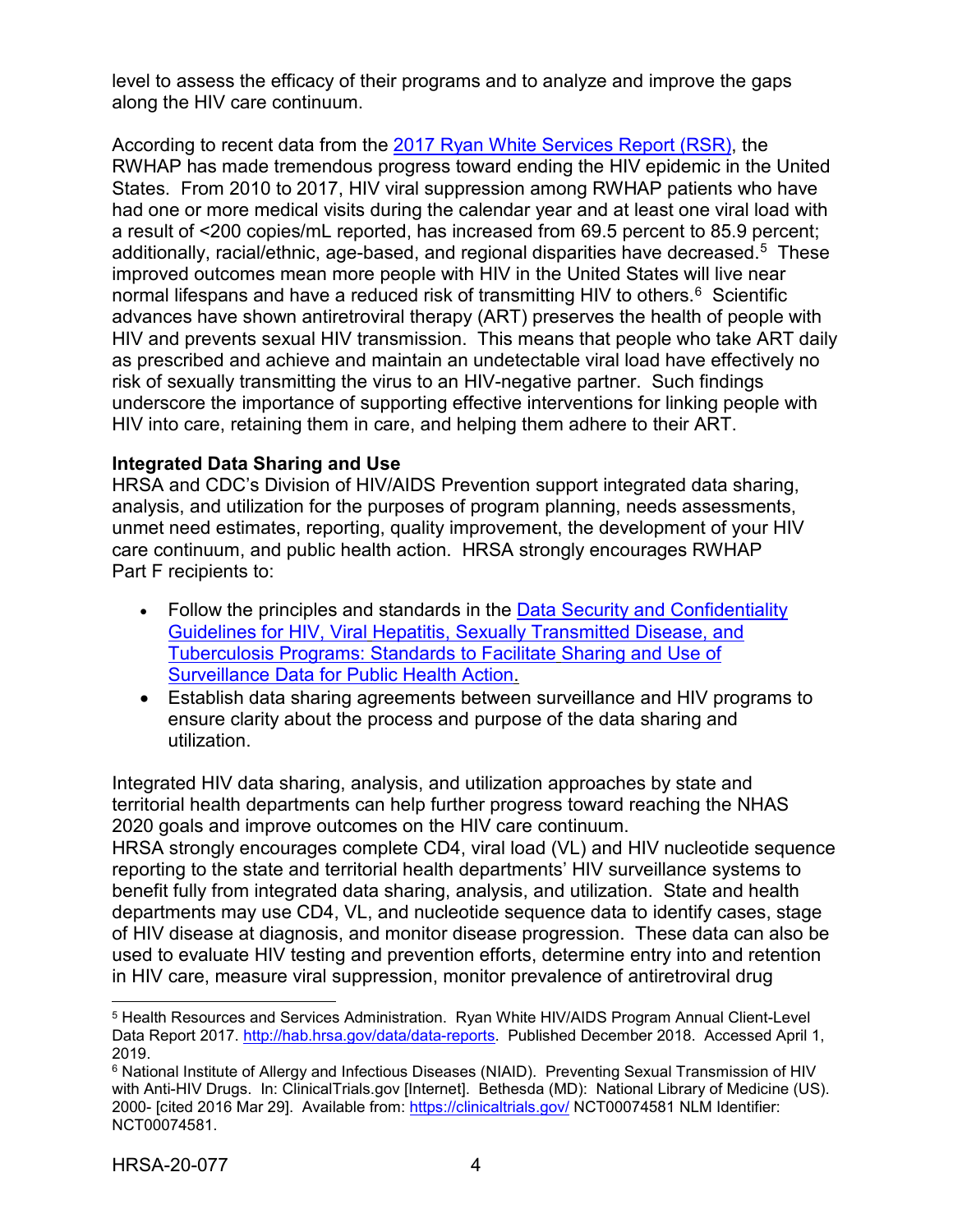resistance, detect transmission clusters and understand transmission patterns, and assess unmet health care needs. Analyses at the national level to monitor progress toward ending the HIV epidemic can only occur if all HIV-related CD4, VL, and HIV nucleotide sequence test results are reported by all jurisdictions. CDC requires the reporting to the National HIV Surveillance System (NHSS) all HIV-related CD4 results (counts and percentages), all VL results (undetectable and specific values), and HIV nucleotide sequences.

**Minority HIV/AIDS Fund (MHAF) from the HHS Secretary's Office, HAB Technical Assistance, and Special Projects of National Significance (SPNS) Program**

Through the MHAF from the HHS Secretary's Office and through HAB technical assistance cooperative agreements, HRSA HAB has a number of projects that may be useful for RWHAP recipients to consider. Some select examples are:

- **Building Futures: Youth Living with HIV** at [https://targethiv.org/library/hrsa-hab](https://targethiv.org/library/hrsa-hab-building-futures-supporting-youth-living-hiv)[building-futures-supporting-youth-living-hiv](https://targethiv.org/library/hrsa-hab-building-futures-supporting-youth-living-hiv)
- **The Center for Engaging Black MSM Across the Care Continuum (CEBACC)** at <https://targethiv.org/cebacc>
- **E2i: Using Evidence-Informed Interventions to Improve Health Outcomes among People Living with HIV** at<https://targethiv.org/e2i>
- **Using Community Health Workers to Improve Linkage and Retention in Care** at <https://targethiv.org/chw>

Below are additional examples for specific populations, co-morbidities, and program areas: <https://targethiv.org/help/ta-directory>

Through its SPNS Program, HRSA's HAB funds demonstration project initiatives focused on the development of effective interventions to respond quickly to emerging needs of people with HIV receiving assistance under the RWHAP. Through these demonstration projects, SPNS evaluates the design, implementation, utilization, cost, and health related outcomes of innovative treatment models, while promoting dissemination, replication and uptake of successful interventions. SPNS findings have demonstrated promising new approaches to linking and retaining into care underserved and marginalized people with HIV. All RWHAP recipients are encouraged to review and integrate a variety of SPNS evidence-informed tools within their HIV system of care in accordance with the allowable service categories defined in [PCN 16-02 Ryan White](https://hab.hrsa.gov/sites/default/files/hab/program-grants-management/ServiceCategoryPCN_16-02Final.pdf)  [HIV/AIDS Program Services: Eligible Individuals and Allowable Uses of Funds](https://hab.hrsa.gov/sites/default/files/hab/program-grants-management/ServiceCategoryPCN_16-02Final.pdf) as resources permit. SPNS related tools may be found at the following locations:

• **Integrating HIV Innovative Practices (IHIP) [\(https://targethiv.org/ihip\)](https://targethiv.org/ihip)** 

Resources on the IHIP website include easy-to-use training manuals, curricula, case studies, pocket guides, monographs, and handbooks, as well as informational handouts and infographics about SPNS generally. IHIP also hosts technical assistance (TA) training webinars designed to provide a more interactive experience with experts, and a TA help desk exists for you to submit additional questions and share your own lessons learned.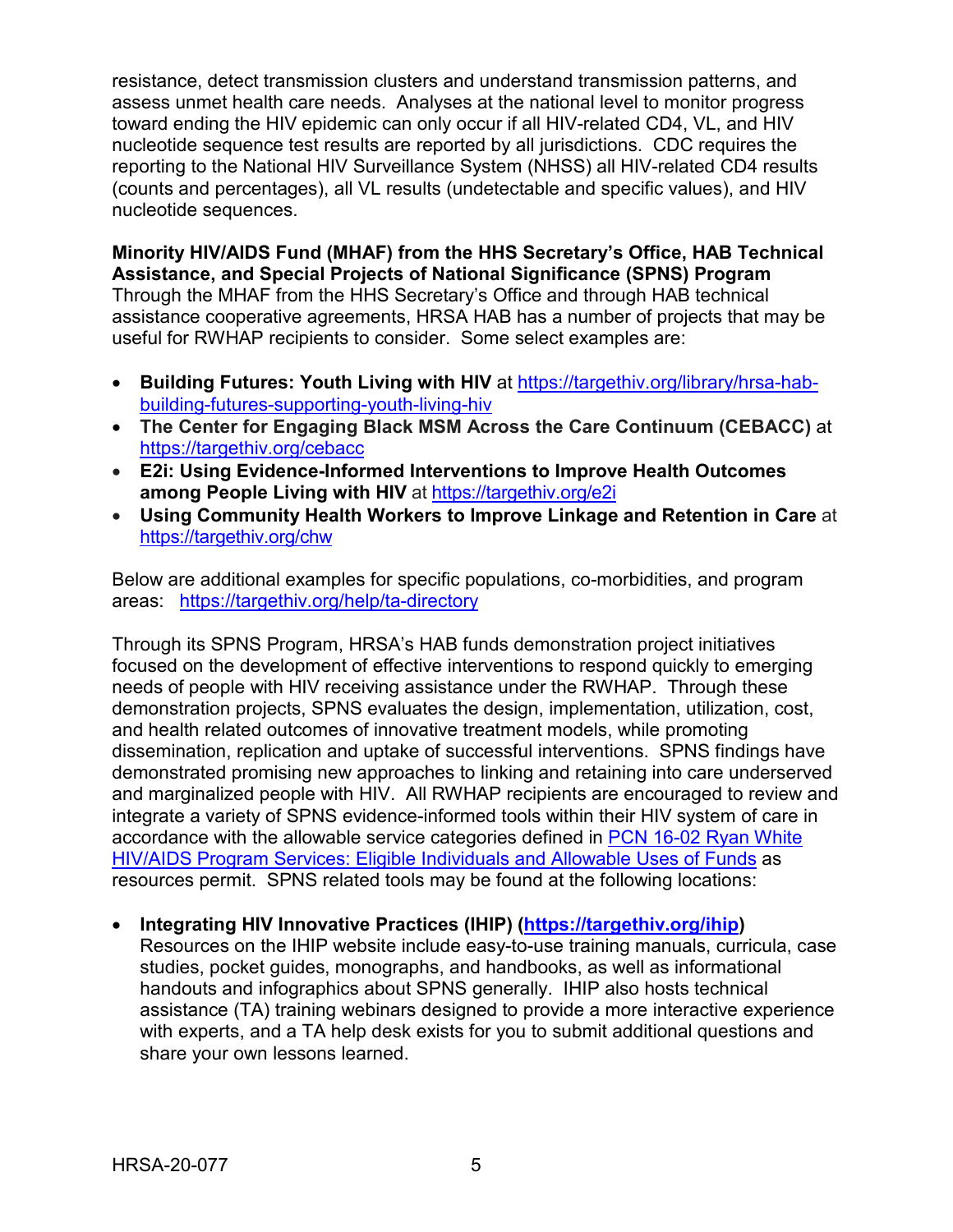#### • **Replication Resources from the SPNS Systems Linkages and Access to Care [\(https://targethiv.org/library/replication-resources-spns-systems-linkages-and](https://targethiv.org/library/replication-resources-spns-systems-linkages-and-access-care)[access-care\)](https://targethiv.org/library/replication-resources-spns-systems-linkages-and-access-care)**

There are Intervention manuals for patient navigation, care coordination, state bridge counselors, data to care, and other interventions developed for use at the state and regional levels to address specific HIV care continuum outcomes among hard-toreach people with HIV.

#### • **Dissemination of Evidence Informed Interventions**

**[\(https://targethiv.org/library/dissemination-evidence-informed-interventions\)](https://targethiv.org/library/dissemination-evidence-informed-interventions)** The Dissemination of Evidence-Informed Interventions initiative runs from 2015- 2020 and disseminates four adapted linkage and retention interventions from prior SPNS and the Minority HIV/AIDS Funds (MAIF) from the HHS Secretary's Office initiatives to improve health outcomes along the HIV care continuum. The end goal of the initiative is to produce four evidence-informed care and treatment interventions (CATIs) that are replicable, cost-effective, capable of producing optimal HIV care continuum outcomes, and easily adaptable to the changing healthcare environment. Manuals are currently available at the link provided and will be updated on an ongoing basis.

## <span id="page-9-0"></span>**II. Award Information**

#### <span id="page-9-1"></span>**1. Type of Application and Award**

Type(s) of applications sought: New

HRSA will provide funding in the form of a cooperative agreement. A cooperative agreement is a financial assistance mechanism where substantial involvement is anticipated between HRSA and the recipient during performance of the contemplated project.

#### **HRSA Program involvement will include**:

- Providing the expertise of HRSA personnel and other relevant resources to the project;
- Providing criteria for selection of jurisdictions;
- Working in collaboration with the recipient on final selection of participating jurisdictions;
- Ongoing review of activities, procedures, measures, and technical assistance tools that will be developed and implemented in order to accomplish the goals of the cooperative agreement;
- Participating in the dissemination of project findings, best practices, and lessons learned, and reviewing all information products prior to dissemination;
- Facilitating the dissemination of project findings, best practices, evaluation data and other information developed as part of this project to the broader network of state, city, and/or local health departments;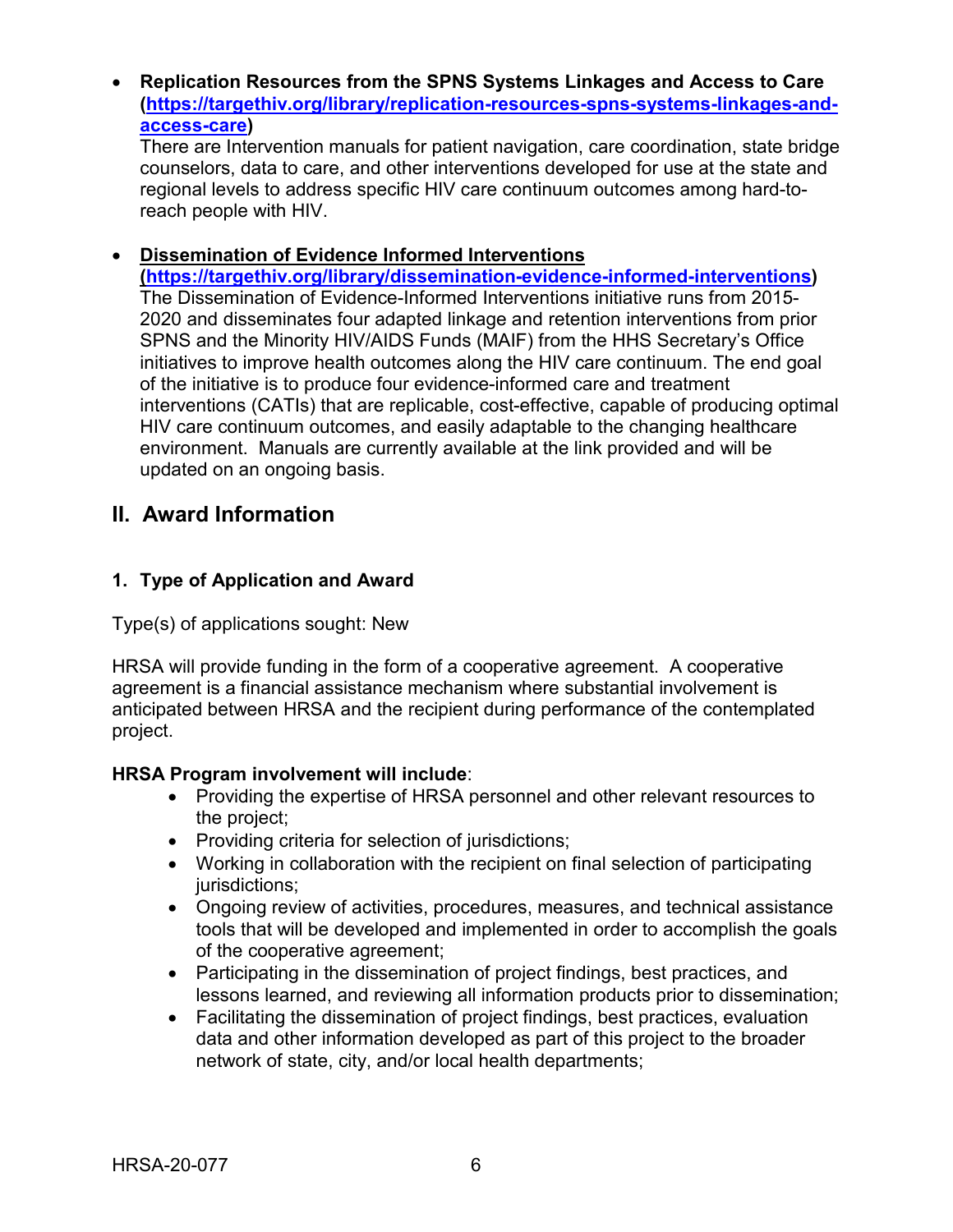- Providing informational resources and facilitating partnerships and communication with Regional AIDS Education and Training Centers (AETCs); state, local, and tribal health departments; and other stakeholders; and
- Facilitating access to education and training resources available through the national and regional AETCs, TARGETHIV (formerly known as the TARGET Center), and other HRSA supported resources.

#### **The cooperative agreement recipient's responsibilities will include:**

- Identifying up to ten (10) RWHAP Part A and/or Part B jurisdictions (i.e., state, city, and/or local health departments) that meet the minimum criteria HAB established to focus jurisdictional effort on improving existing collaboration between their HCV surveillance systems and RWHAP care providers.
- Establishing formal written agreements (e.g., subawards, contracts, memoranda of understanding, and letters of agreement) with the participating jurisdictions:
- Due to the short period of performance for this project, ensuring funds are used to improve existing data systems and **not** to purchase, develop, or implement new data systems;
- Identifying and establishing agreements with RWHAP providers in participating jurisdictions to coordinate data sharing and linkage of care to newly identified individuals;
- Delivering technical assistance (TA) to the participating jurisdictions incorporating the lessons learned through the *Jurisdictional Approach to Curing Hepatitis C among HIV/HCV Coinfected People of Color* project (as noted in the Background section);
- Reviewing existing jurisdictional surveillance data sources and assisting jurisdictions in identifying people with HIV and HCV who are in need of linkage to care and/or HCV treatment;
- Providing TA to jurisdictions to help them facilitate their use of clinical data from otherwise disparate surveillance systems to allow people with HIV and HCV in need of HCV treatment to be identified, linked and retained in care leading to HIV viral suppression and cure of HCV;
- Assisting the jurisdictions with developing a linkage to care plan for people with HIV and HCV who are currently not in treatment;
- Collaborating with the RWHAP Regional AETCs to support increased outreach and training to providers in participating jurisdictions on treatment of HIV/HCV coinfection, including enhanced promotion of the AETC National Curriculum on HIV/HCV Coinfection;
- Assisting the jurisdictions with preparation of sustainability plans to maintain a data to care approach to link people with HIV and HCV in the RWHAP to care and to achieve cure of HCV. The recipient will submit the sustainability plans as part of the TAP final report;
- Working with HRSA HAB to develop project dissemination products, including, but not limited to a project manual to describe successful implementation strategies and costs required to implement across the range of participating jurisdictions;
- In collaboration with the participating jurisdictions and HRSA, disseminating findings, including best practices and lessons learned to foster rapid, efficient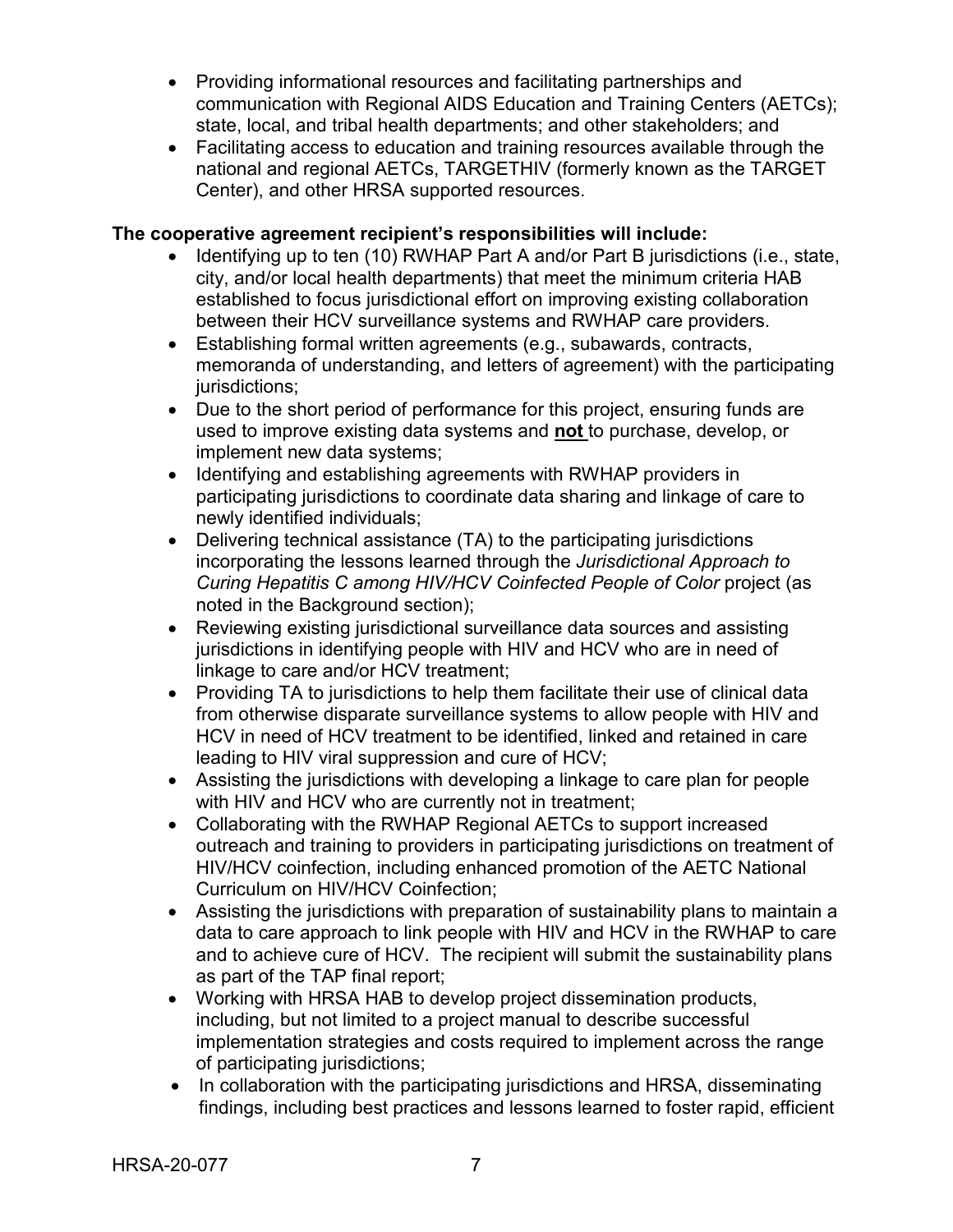replication of the project's data to care approaches by other jurisdictions within the RWHAP. Dissemination includes, but is not limited to:

- $\circ$  Conducting a final in-person meeting at HRSA;<br> $\circ$  Presenting at national conferences, symposia, are
- Presenting at national conferences, symposia, and other appropriate meetings;
- o Producing a webinar for HCV and HIV surveillance departments in jurisdictions not participating in the project;
- o Utilizing the RWHAP AETC Program and other HRSA supported entities such as TargetHIV to disseminate findings; and
- o Leading a Publications and Dissemination Committee.
- Completing all Institutional Review Board (IRB) requirements and/or data use/sharing agreements necessary to share aggregate data for all people with HIV with HRSA, the TAP and the evaluation contractor. Aggregate data include, but are not limited to, number of people with HIV identified and linked into HCV care through this funded effort, demographic characteristics, and patient outcomes if available by the end of the project (e.g., HCV cure achieved; sustained virological response (SVR 12) for this population. A timeframe for this activity will be decided in partnership with HRSA and must allow participating jurisdictions to be ready to implement linkage to HCV care by month six of year 2.

## **Overall Project Timeline**

Within the first year of the project, the cooperative agreement recipient must:

- Finalize jurisdiction selection;
- Complete formal written agreements and other necessary documents with the participating jurisdictions;
- Complete IRB requirements;
- Establish data use/sharing agreements;
- Develop implementation plans;
- Provide specific TA to address the needs identified for each jurisdiction so they may complete combining clinical data from otherwise disparate databases with surveillance systems data; and
- Ensure jurisdictions identify people with HIV/HCV in need of HCV care.

Within the second year of the project, the cooperative agreement recipient must:

- Assist the jurisdictions with developing a linkage to care plan so they may begin to link to care those identified in need of HCV care at the end of year one;
- Implement the linkage to care plan;
- Collect data to evaluate progress toward meeting outcomes/objectives of the project;
- Ensure annual data security and confidentiality assessments with a statement signed by an overall responsible party certifying program compliance with CDC's National Center for HIV/AIDS, Viral Hepatitis, STD, and TB Prevention (NCHHSTP) guidelines;
- Lead a dissemination and publications committee;
- Develop tools for replication across other jurisdictions (implementation manual, toolkit, project report, etc.);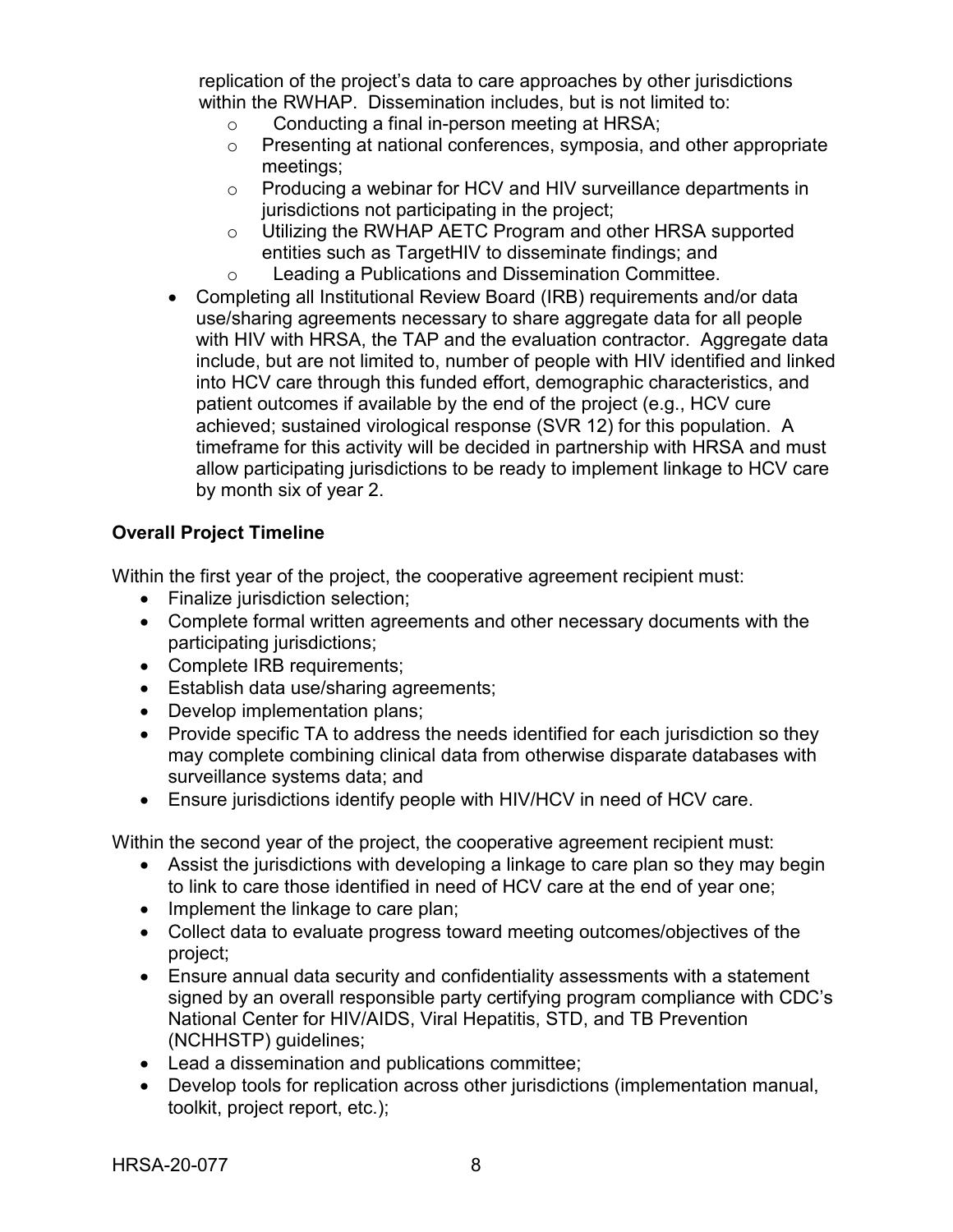- Submit replication tools to HRSA for approval and refine as necessary;
- Assist jurisdictions with preparation of their sustainability plans for inclusion in the final report; and
- Disseminate findings, best practices and lessons learned.

## <span id="page-12-1"></span>**2. Summary of Funding**

HRSA expects approximately \$1,000,000 to be available annually to fund one (1) recipient. You may apply for a ceiling amount of up to \$1,000,000 total cost (includes both direct and indirect, facilities and administrative costs) per year.

The actual amount available will not be determined until enactment of the final FY 2020 federal appropriation. This program notice is subject to the appropriation of funds, and is a contingency action taken to ensure that, should funds become available for this purpose, HRSA can process applications and award funds in a timely manner. The period of performance is September 1, 2020, through August 31, 2022 (2 years). Funding beyond the first year is subject to the availability of appropriated funds for *Leveraging a Data to Care Approach to Cure Hepatitis C within the Ryan White HIV/AIDS Program (RWHAP)* in subsequent fiscal years, satisfactory recipient performance, and a decision that continued funding is in the best interest of the Federal Government. HRSA may reduce recipient funding levels beyond the first year if they are unable to fully succeed in achieving the goals listed in the application.

All HRSA awards are subject to the Uniform Administrative Requirements, Cost Principles and Audit Requirements at [45 CFR part 75.](http://www.ecfr.gov/cgi-bin/retrieveECFR?gp=1&SID=4d52364ec83fab994c665943dadf9cf7&ty=HTML&h=L&r=PART&n=pt45.1.75)

## <span id="page-12-2"></span>**III. Eligibility Information**

## <span id="page-12-0"></span>**1. Eligible Applicants**

Eligible applicants include entities eligible for funding under RWHAP Parts A, B, C, and D of Title XXVI of the Public Health Service Act as amended by the Ryan White HIV/AIDS Treatment Extension Act of 2009.

#### <span id="page-12-3"></span>**2. Cost Sharing/Matching**

Cost sharing/matching not required for this program.

#### <span id="page-12-4"></span>**3. Other**

HRSA will consider applications that exceed the ceiling amount non-responsive and will not consider them for funding under this notice.

HRSA will consider applications that fail to satisfy the deadline requirements referenced in [Section IV.4](#page-24-0) non-responsive and will not consider them for funding under this notice.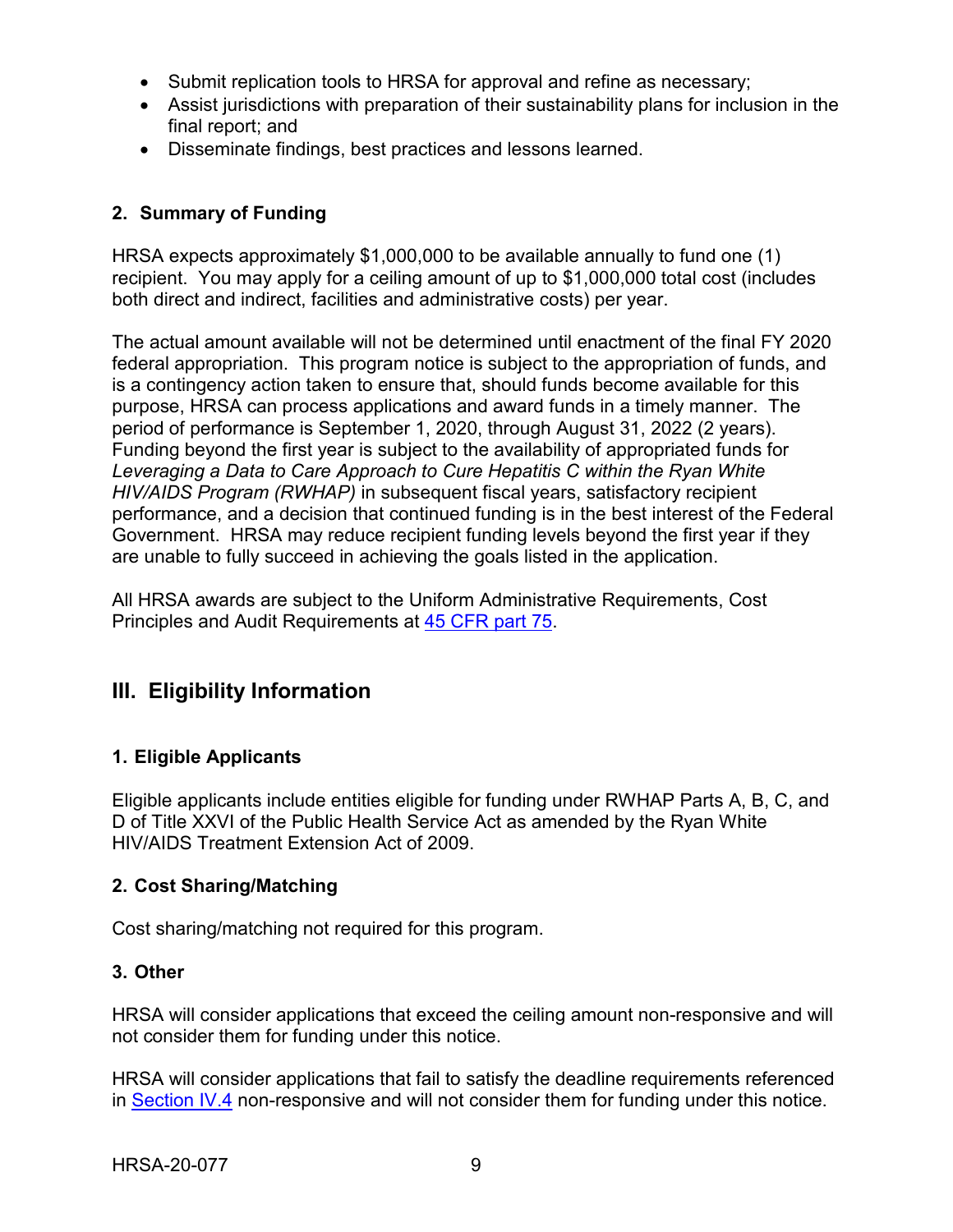NOTE: Multiple applications from an organization are not allowable.

If for any reason (including submitting to the wrong funding opportunity number or making corrections/updates) an application is submitted more than once prior to the application due date, HRSA will only accept your last validated electronic submission, under the correct funding opportunity number, prior to the Grants.gov application due date as the final and only acceptable application.

## <span id="page-13-0"></span>**IV. Application and Submission Information**

### <span id="page-13-1"></span>**1. Address to Request Application Package**

HRSA *requires* you to apply electronically. HRSA encourages you to apply through [Grants.gov](https://www.grants.gov/) using the SF-424 workspace application package associated with this notice of funding opportunity (NOFO) following the directions provided at [http://www.grants.gov/applicants/apply-for-grants.html.](http://www.grants.gov/applicants/apply-for-grants.html)

The NOFO is also known as "Instructions" on Grants.gov. You must provide your email address when reviewing or preparing the workspace application package in order to receive notifications including modifications and/or republications of the NOFO on Grants.gov before its closing date. You will also receive notifications of documents placed in the RELATED DOCUMENTS tab on Grants.gov that may affect the NOFO and your application. Responding to an earlier version of a modified notice may result in a less competitive or ineligible application. *Please note you are ultimately responsible for reviewing the [For Applicants](https://www.grants.gov/web/grants/applicants.html) page for all information relevant to desired opportunities.*

#### <span id="page-13-2"></span>**2. Content and Form of Application Submission**

Section 4 of HRSA's *SF-424 [Application Guide](http://www.hrsa.gov/grants/apply/applicationguide/sf424guide.pdf)* provides instructions for the budget, budget narrative, staffing plan and personnel requirements, assurances, certifications, and abstract. You must submit the information outlined in the Application Guide in addition to the program-specific information below. You are responsible for reading and complying with the instructions included in HRSA's *SF-424 [Application Guide](http://www.hrsa.gov/grants/apply/applicationguide/sf424guide.pdf)* except where instructed in the NOFO to do otherwise. You must submit the application in the English language and in the terms of U.S. dollars (45 CFR § 75.111(a)).

See Section 8.5 of the *Application Guide* for the Application Completeness Checklist.

#### **Application Page Limit**

The total size of all uploaded files may not exceed the equivalent of **80 pages** when printed by HRSA. The page limit includes the abstract, project and budget narratives, attachments, and letters of commitment and support required in the *Application Guide* and this NOFO. Standard OMB-approved forms that are included in the workspace application package do not count in the page limit. Indirect Cost Rate Agreement and proof of non-profit status (if applicable) do not count in the page limit. **We strongly urge you to take appropriate measures to ensure your application does not exceed the specified page limit.**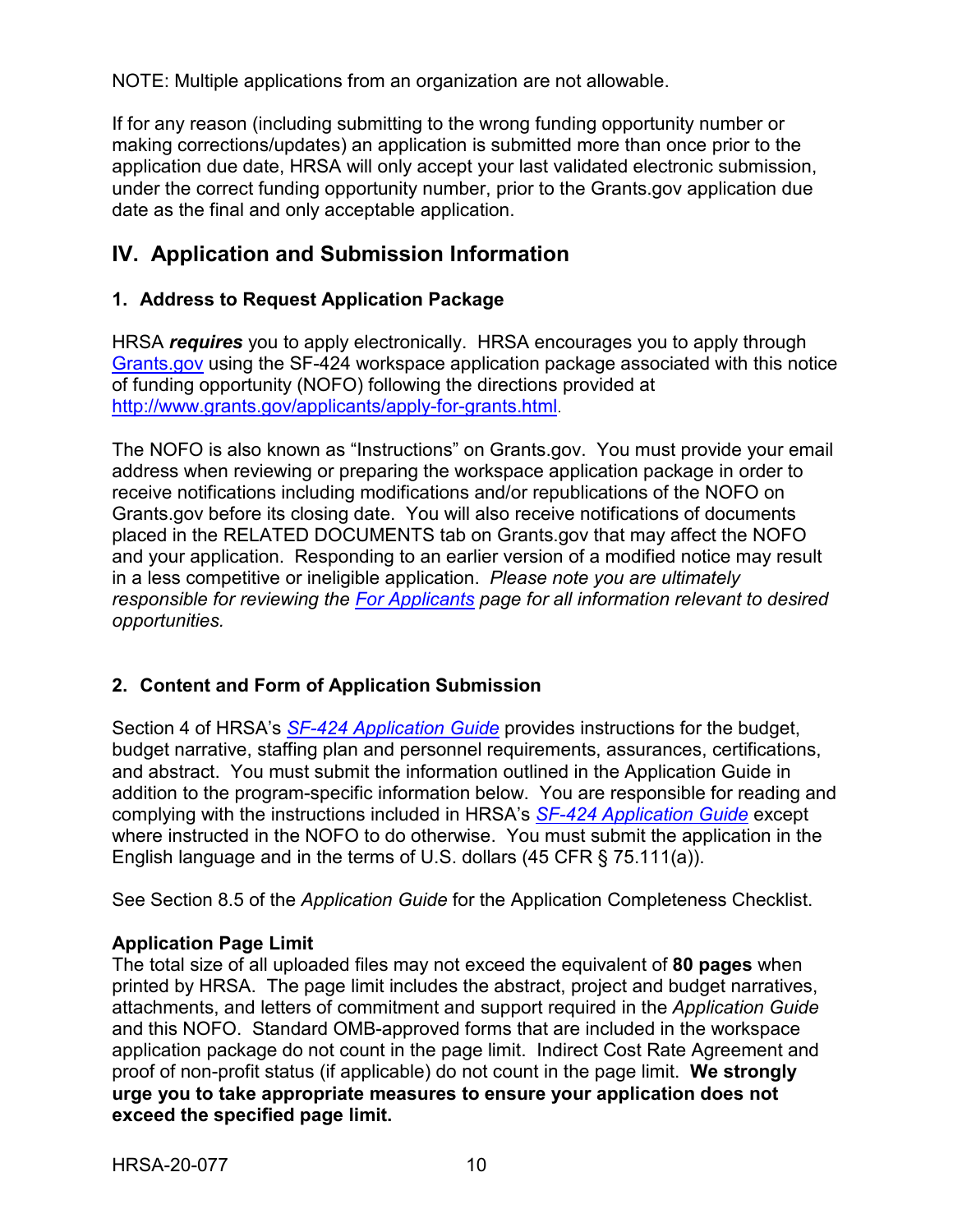**Applications must be complete, within the specified page limit, and validated by Grants.gov under the correct funding opportunity number prior to the deadline to be considered under this notice.**

#### **Debarment, Suspension, Ineligibility, and Voluntary Exclusion Certification**

- 1) You, on behalf of the applicant organization certify, by submission of your proposal, that neither you nor your principals are presently debarred, suspended, proposed for debarment, declared ineligible, or voluntarily excluded from participation in this transaction by any federal department or agency.
- 2) Failure to make required disclosures can result in any of the remedies described in 45 CFR § 75.371, including suspension or debarment. (See also 2 CFR parts 180 and 376, and 31 U.S.C. 3321).
- 3) Where you are unable to attest to the statements in this certification, an explanation shall be included in Attachment 9.

See Section 4.1 viii of HRSA's *SF-424 [Application Guide](http://www.hrsa.gov/grants/apply/applicationguide/sf424guide.pdf)* for additional information on all certifications.

#### **Program-Specific Instructions**

In addition to application requirements and instructions in Section 4 of HRSA's *[SF-424](http://www.hrsa.gov/grants/apply/applicationguide/sf424guide.pdf) [Application Guide](http://www.hrsa.gov/grants/apply/applicationguide/sf424guide.pdf)* (including the budget, budget narrative, staffing plan and personnel requirements, assurances, certifications, and abstract), include the following:

#### <span id="page-14-0"></span>*i. Project Abstract*

In addition to the information required in Section 4.1.ix of HRSA's *SF-424 [Application](http://www.hrsa.gov/grants/apply/applicationguide/sf424guide.pdf)  [Guide](http://www.hrsa.gov/grants/apply/applicationguide/sf424guide.pdf)*, include the following:

- Briefly describe how you will conduct TA with the jurisdictions (state, city, and/or local health departments) to improve health outcomes for people with HIV in the RWHAP.
- Briefly describe the purpose of this capacity building demonstration project and the methodology you will use.
- Briefly describe how you will work with the proposed jurisdictions to create or improve data sharing and utilization across their HCV and HIV surveillance programs and subsequently with their RWHAP providers to enhance and improve linkage to care.
- Briefly describe how you will work collaboratively with a contractor (funded separately by HRSA) who will evaluate the overall effectiveness and impact of this project.

#### <span id="page-14-1"></span>*ii. Project Narrative*

This section provides a comprehensive framework and description of all aspects of the proposed project. It should be succinct, self-explanatory, consistent with forms and attachments, and well organized so that reviewers can understand the proposed project.

Successful applications will contain the information below and will clearly describe the uniqueness and strength of the organization's approach for each of the section headers listed.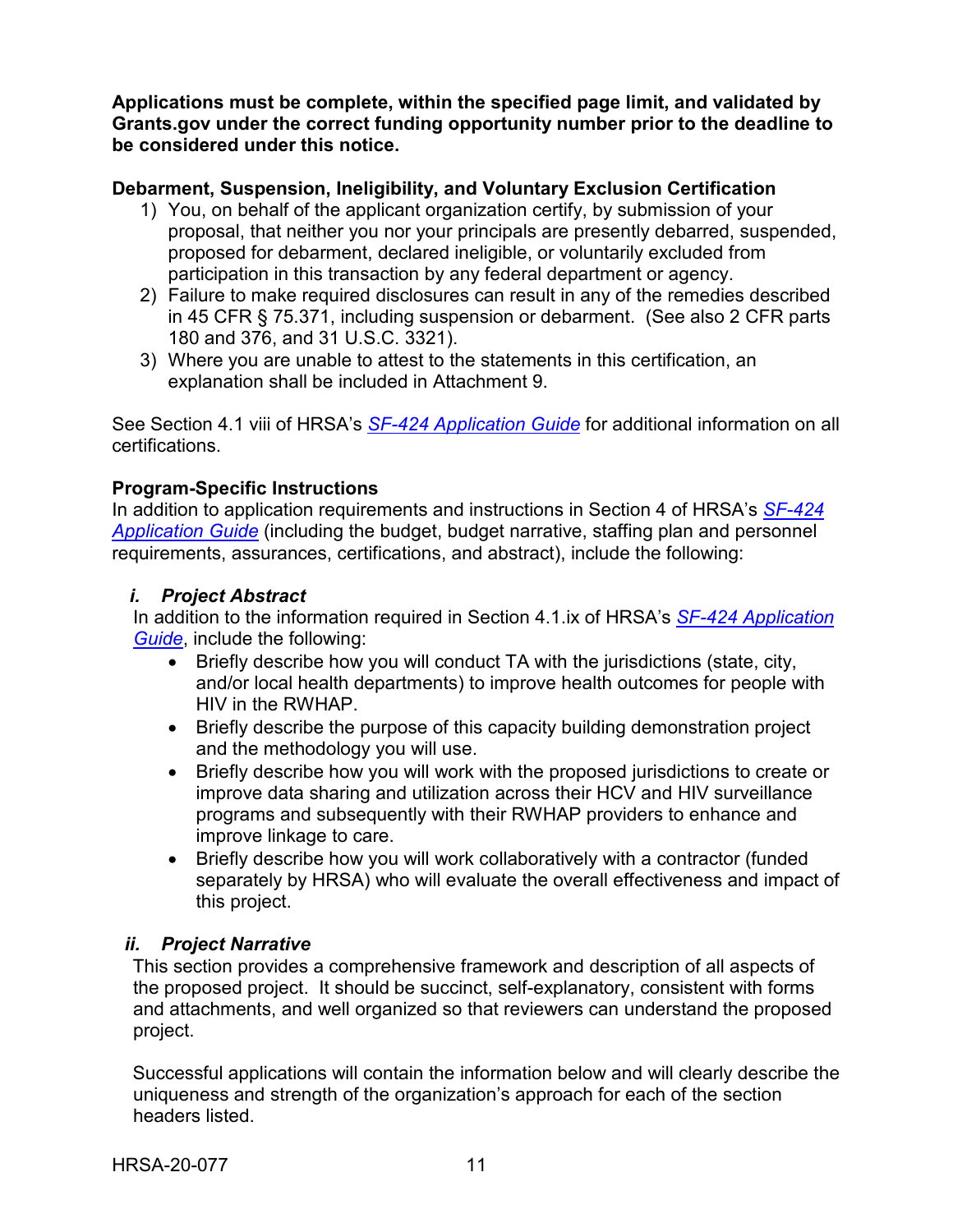Please use the following section headers for the narrative:

- *INTRODUCTION -- Corresponds to Section V's Review Criterion #1 Need*
	- Briefly describe the purpose of the proposed project. Clearly identify up to ten RWHAP Part A and/or Part B jurisdictions (state, city, and/or local health departments) to implement changes required to create or improve data sharing across the jurisdictions' HCV and HIV surveillance systems to improve retention, linkage, and re-engagement in HIV care and health outcomes for people with HIV in the RWHAP. The proposed jurisdictions should meet the criteria outlined in Section II.
- *NEEDS ASSESSMENT -- Corresponds to Section V's Review Criterion #1 Need*
	- Outline the preliminary needs of the proposed jurisdictions as they pertain to HCV and HIV surveillance systems and data sharing and utilization across the HCV and HIV surveillance programs.
	- Describe the process you will use to identify the needs of the selected jurisdictions which identifies the barriers (by jurisdiction) that prohibit data sharing across their HCV and HIV surveillance systems and utilization of this data with their RWHAP providers to enhance and improve linkage to care.
	- Discuss any potential barriers affecting the implementation of system changes to support the increased data sharing across participating HCV and HIV surveillance systems and present possible ways to address these barriers.
	- Discuss the existing relationships between the jurisdictions and their RWHAP clinics and any barriers to utilization of shared data by the RWHAP clinics to improve or expand care for people with HIV.
	- Describe the process you will use to incorporate lessons learned from the *Jurisdictional Approach to Curing Hepatitis C among HIV/HCV Coinfected People of Color* project (as noted in the Background section) to develop tailored implementation plans for each jurisdiction.
	- Describe the process you will use to identify gaps of data sharing and utilization within each jurisdiction. Describe how you will use this information to identify process improvements.

Use and cite demographic data whenever possible to support the information provided.

 *METHODOLOGY -- Corresponds to Section V's Review Criterion #2 Response and #4 Impact*

Based on your assessment, propose up to ten (10) jurisdictions (state, city, and/or local health departments) that will be considered for final selection in collaboration with HRSA. These jurisdictions must meet the criteria outlined in Section II.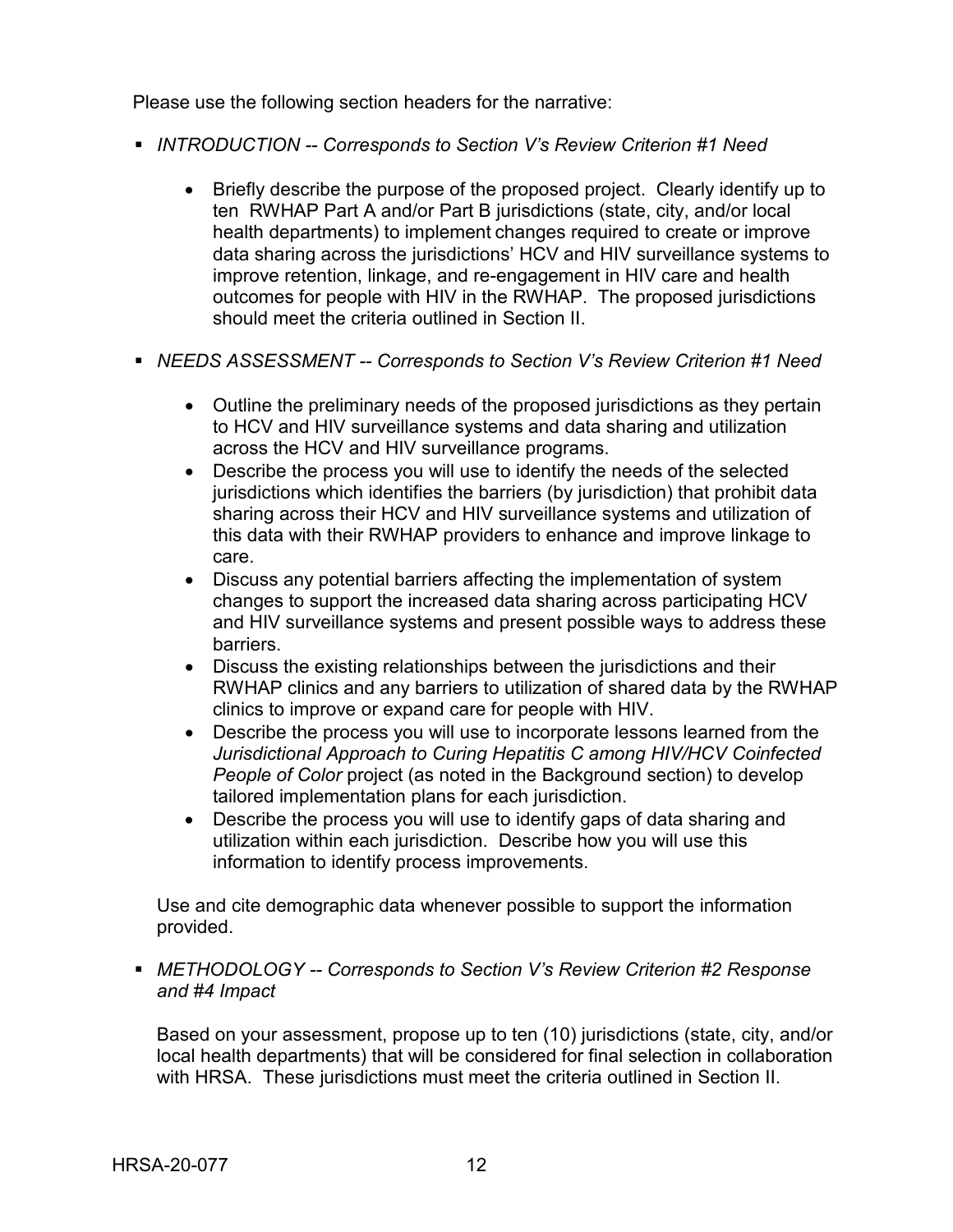- Describe jurisdiction selection criteria that you used to select participating health departments. Criteria to assist you in the selection of jurisdictions should be based on the following, at a minimum:
	- $\circ$  Jurisdiction commits to improving their HCV and HIV surveillance data sharing to accomplish the goals of this project;
	- o Jurisdiction must maintain their HCV and HIV surveillance data electronically;
	- $\circ$  Jurisdiction must periodically match the surveillance data between their HCV and HIV surveillance data systems for the purposes of linkage to care. A combination of jurisdictions to include those who are currently directly funded by the CDC to improve their viral hepatitis surveillance and those who are not directly funded (e.g., receive viral hepatitis surveillance funds through their state); and
	- $\circ$  Jurisdiction must be willing and able to share aggregate data with the TAP who will then share with the evaluation contractor to conduct the project's evaluation.
- Describe how the selection criteria ensured the identification and participation of a diverse group of jurisdictions. Include a letter of support from the state health department for jurisdictions that are not directly funded (Attachment 7).
- Propose a plan for executing formal written agreements with participating jurisdictions to implement the changes required to create or improve data sharing across HCV and HIV surveillance systems.
- Propose a plan for assisting jurisdictions with identifying and establishing agreements with their RWHAP providers to coordinate data sharing and linkage to care for newly identified individuals. A timeframe for this activity will be decided upon in partnership with HRSA, which allows participating jurisdictions to be ready to implement linkage to HCV care in year 2.
- Describe the methodology for monitoring the jurisdictions, including, among other items, implementation progress, the submission of invoices, and reimbursement for services in a timely manner.
- Letters of commitment from all proposed jurisdictions are required in this application (Attachment 4) to demonstrate a willingness to improve their HCV and HIV surveillance data sharing to accomplish the goals of this project.

Data use/sharing agreements may be necessary in order to share aggregate data with HRSA and the evaluation contractor.

- Propose a plan for obtaining IRB approval and executing data use/sharing agreements that may be necessary in order to share aggregate data with HRSA and the evaluation contractor. Data to be collected and shared in table format through these data use/sharing agreements may include, but are not limited to, number of people with HIV identified and linked into HCV care through this process, demographic characteristics and patient outcomes if available by the end of the project (e.g., HCV cure achieved; SVR 12) for this population.
- Additionally, each jurisdiction must identify a **change champion(s)** to support both project and organizational change to help build organizational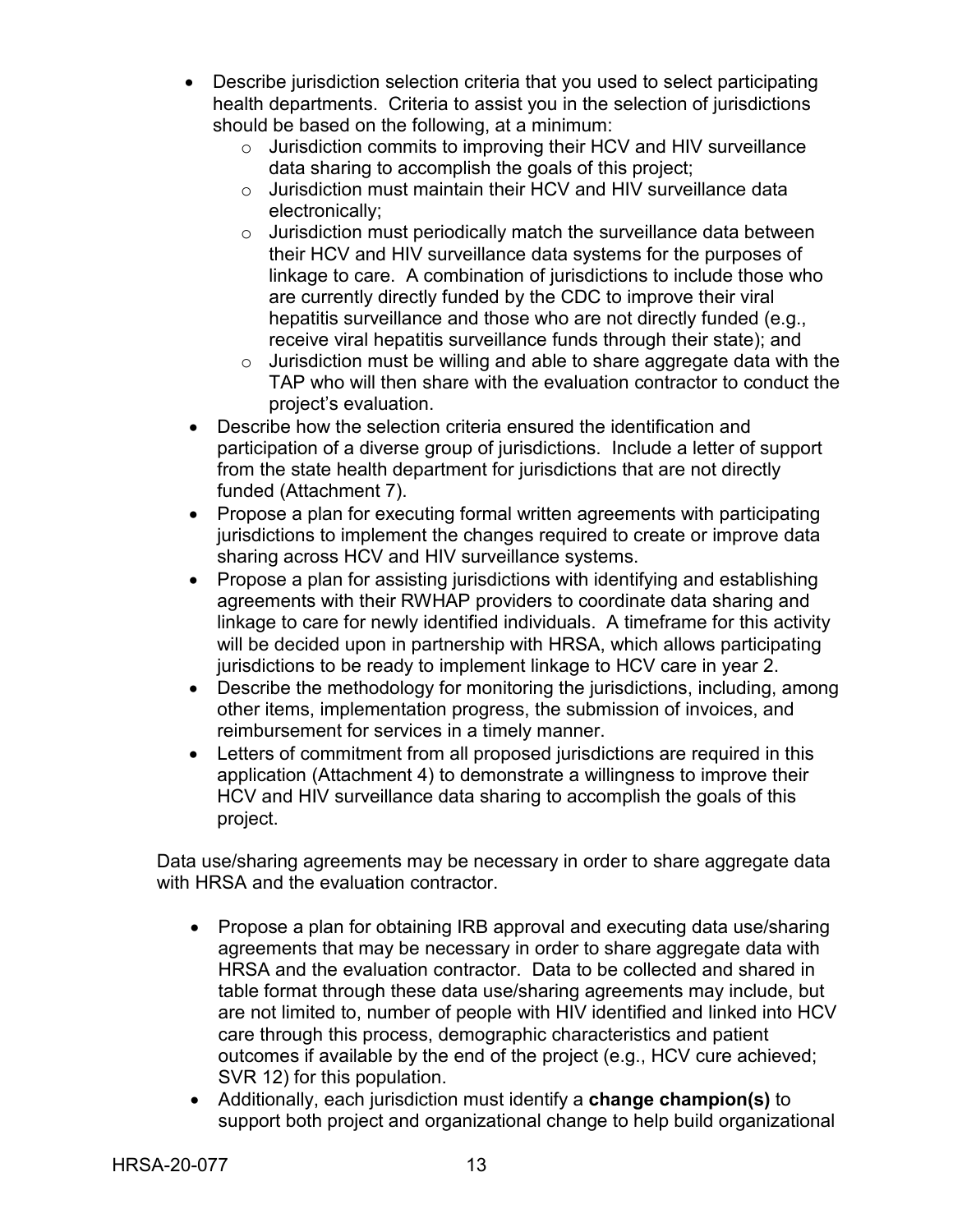support for system change (Attachment 4). *For the purposes of this NOFO, a change champion is defined as an individual who volunteers or is selected to facilitate change*.

#### Technical Assistance

- Describe your approach to assess TA needs (including technical and policy related needs) for each proposed jurisdiction.
- Discuss your planned method to customize selected system changes for each jurisdiction and identify existing barriers where improvement is needed.
- Describe your approach to develop a TA plan for guiding each jurisdiction through the implementation of customized system changes. This may include site visits, as well as virtual and in-person meetings in years 1 and 2.
- Describe the methods you will use to provide TA to the jurisdictions and your plan for assisting the jurisdictions with developing sustainability plans, including budget projections for continued program integration and ongoing activities across the participating jurisdictions after the funding period ends. HRSA expects the jurisdictions to sustain key elements of their projects (e.g., strategies or services and interventions), which have been effective in improving practices and those that have led to improved outcomes for the target population. The jurisdictions' sustainability plans will be part of the final report for this project.

#### Data Collection

- Discuss how you will assist the participating jurisdictions by providing TA to support their data collection activities, including the following:
	- Training jurisdiction staff in use of data collection instruments and/or webbased data entry portals;
	- Regular monitoring of data collection and data sharing across their HCV and HIV surveillance systems and subsequently with their RWHAP providers to enhance and improve linkage to care; and
	- Remedial action when necessary to ensure data collection is of the highest quality.
- Describe your plan to report annually on participating jurisdictions' HIV and HCV care continuums, reflecting progress on the jurisdictions' improvements of health outcomes as a result of this project.
- Describe the procedures for the electronic and physical protection of participant information and data.
- Describe how you will assist the participating jurisdictions in identifying any person-level data with the potential for disclosure of Protected Health Information (PHI).
- Describe your plan to facilitate the transfer of aggregate HCV and HIV data for all people with HIV within each jurisdiction to HRSA and the evaluation contractor at regular intervals in an electronic format.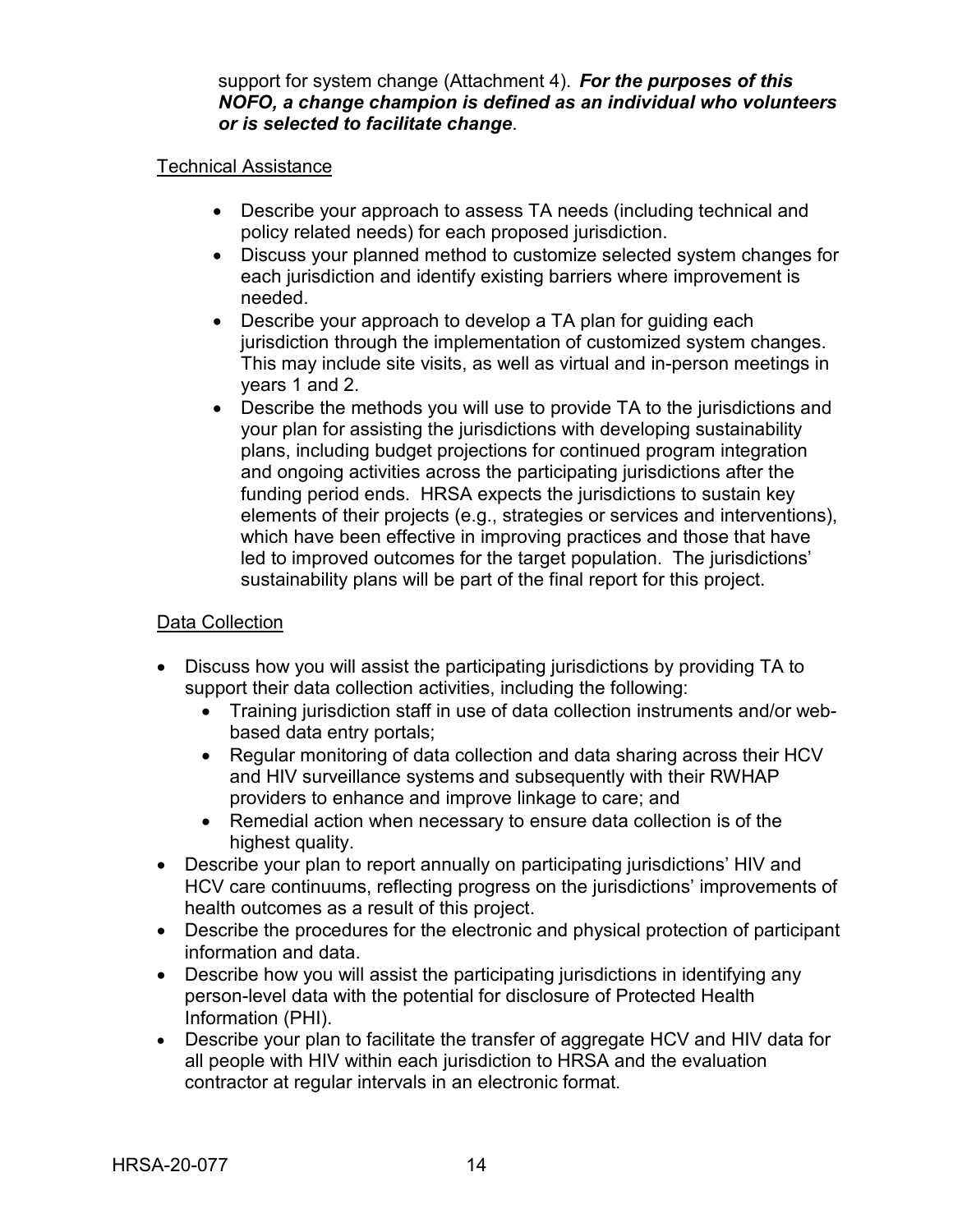• Describe how you will monitor data quality and data completeness of regular data submissions.

#### **Dissemination**

- Describe your plan for the development and dissemination of tools and materials throughout the 2-year implementation period.
- Describe your plan to disseminate information to the participating jurisdictions and other health departments not funded under this project to promote replication and implementation of intervention activities.
- Describe your plan for promoting materials/webinars using the TargetHIV website.
- Describe your plan for generating manuscripts for peer-reviewed publication regarding outcomes of this project.
- Describe your plan to conduct a final in-person meeting at HRSA.
- *WORK PLAN -- Corresponds to Section V's Review Criterion #2 Response*
	- Describe the activities or steps that you will use to implement each of the cooperative agreement responsibilities listed in [Section II. 1.](#page-9-0) and achieve each of the objectives proposed during the entire period of performance in the Methodology section.
	- Use a time line that includes each activity and identifies responsible staff.
	- As appropriate, identify meaningful support and collaboration with key stakeholders in planning, designing, and implementing all activities, including developing the application.
	- The work plan must include clearly written (1) goals; (2) objectives that are specific, measurable, achievable, realistic, and time-framed (SMART); (3) action steps or activities; (4) staff responsible for each action step; and (5) anticipated dates of completion.
	- The work plan should be included as Attachment 1.

You must submit a **logic model** for designing and managing the project. *A logic model is a one-page diagram that presents the conceptual framework for a proposed project and explains the links among program elements.* While there are many versions of logic models, for the purposes of this notice, the logic model should summarize the connections between the:

- Goals of the project (e.g., objectives, reasons for proposing the intervention, if applicable);
- Assumptions (e.g., beliefs about how the program will work and support resources. Base assumptions on research, best practices, and experience.);
- Inputs (e.g., organizational profile, collaborative partners, key staff, budget, other resources);
- Target population (e.g., the individuals to be served);
- Activities (e.g., approach, listing key intervention, if applicable);
- Outputs (i.e., the direct products or deliverables of program activities); and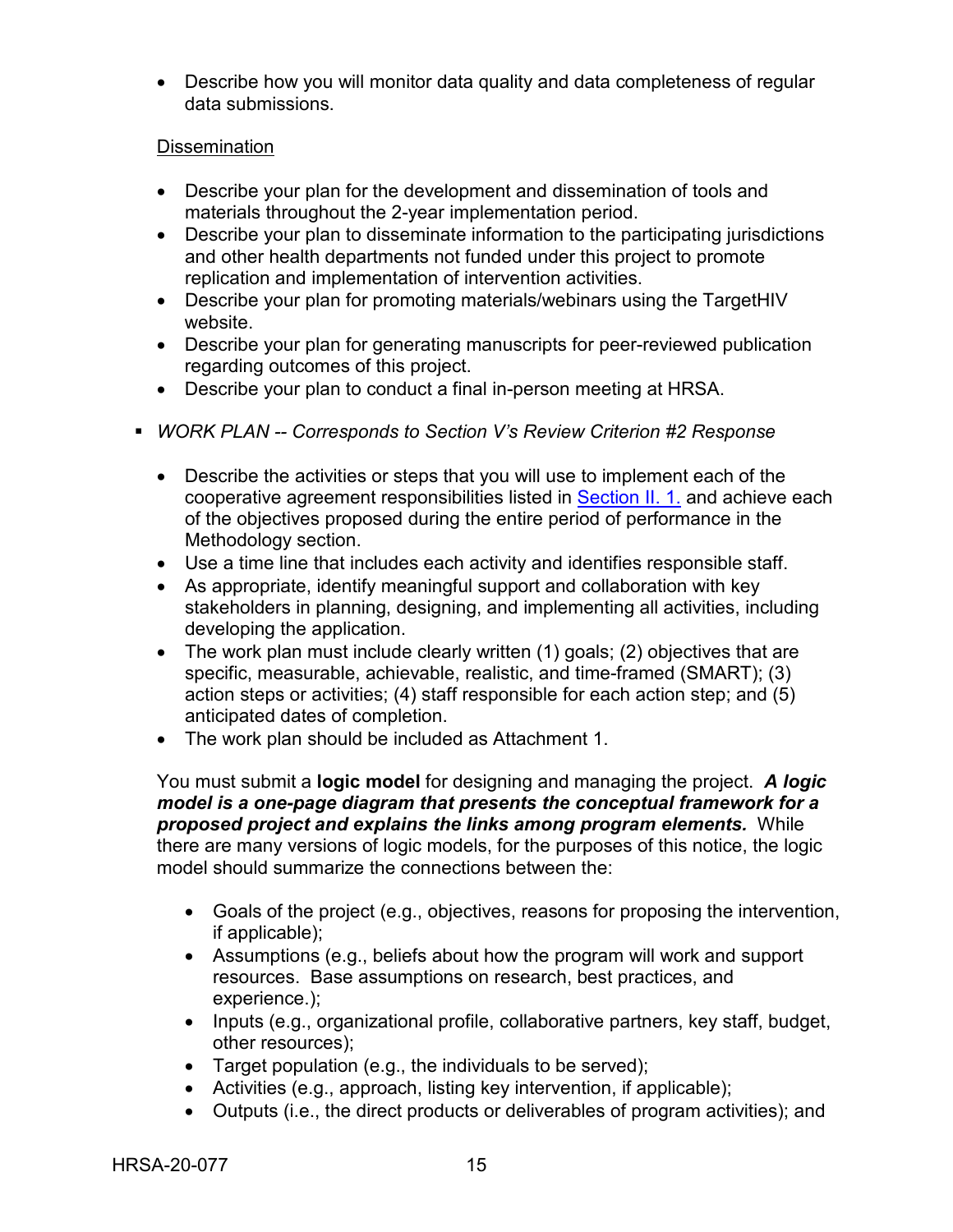• Outcomes (i.e., the results of a program, typically describing a change in people or systems).

Although there are similarities, a logic model is not a work plan. A work plan is an "action" guide with a time line used during program implementation; the work plan provides the "how to" steps. **You can find additional information on developing logic models at the following website**:

[http://www.acf.hhs.gov/sites/default/files/fysb/prep-logic-model-ts.pdf.](http://www.acf.hhs.gov/sites/default/files/fysb/prep-logic-model-ts.pdf)

- *RESOLUTION OF CHALLENGES -- Corresponds to Section V's Review Criterion #2 Response*
	- Discuss challenges that you are likely to encounter (including working collaboratively with the evaluation contractor) in designing and implementing the activities described in the work plan, and approaches that you will use to resolve such challenges.
- *EVALUATION AND TECHNICAL SUPPORT CAPACITY -- Corresponds to Section V's Review Criterion #3 Evaluative Measures, #4 Impact, and #5 Resources and Capabilities*
	- You must describe the plan for documenting and evaluating your program processes that will contribute to continuous quality improvement. The program process evaluation should monitor ongoing processes and the progress towards the goals and objectives of the project. Include descriptions of the inputs (e.g., organizational profile, collaborative partners, key staff, budget, and other resources), key processes, and expected outcomes of the funded activities.
	- You must describe the systems and processes that will support your organization's performance management requirements through effective tracking of performance outcomes, including a description of how the organization will collect and manage data (e.g., assigned skilled staff, data management software) in a way that allows for accurate and timely reporting of performance outcomes. This includes cost data required to conduct a cost-analysis or cost-effectiveness study of the interventions implemented at each of the jurisdictions.
	- Describe current experience, skills, and knowledge, including individuals on staff with expertise in information technology systems as it pertains to data system interface and integration.
	- Describe experience as it relates to materials published, and previous work of a similar nature. As appropriate, describe the data collection strategy to collect, analyze, and track data to measure process and impact/outcomes, and explain how the data will be used to inform program development and service delivery. This strategy includes identification of jurisdictional IRB requirements and any data use/sharing agreements necessary to share aggregate data in table format to HRSA and the evaluation contractor. Aggregate data include, but are not limited to, number of people with HIV identified and linked into HCV care through this process, demographic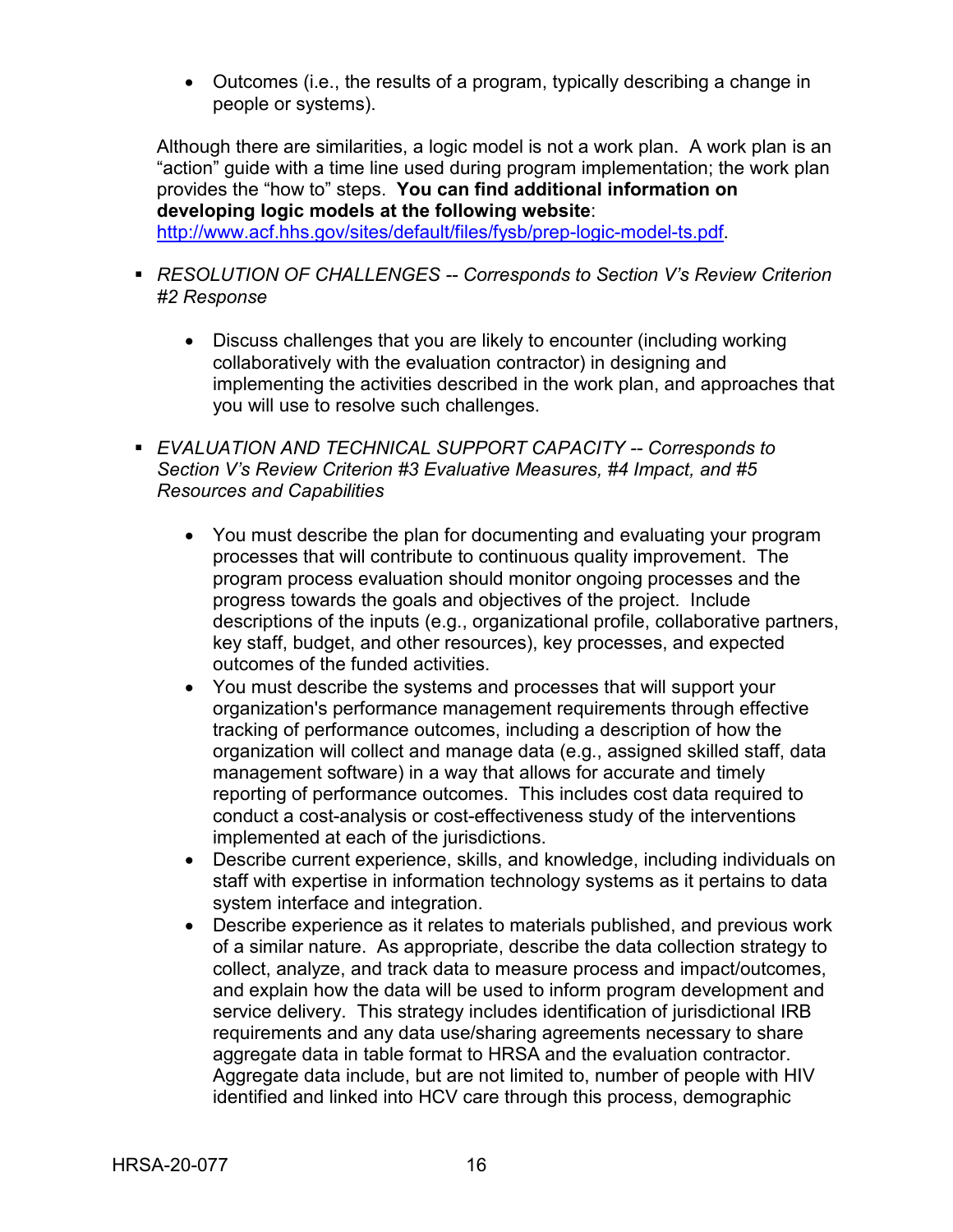characteristics and patient outcomes if available by the end of the project (e.g., HCV cure achieved; SVR 12) for this population.

- You must describe any potential obstacles for implementing the program process evaluation and your plan to address those obstacles.
- *ORGANIZATIONAL INFORMATION -- Corresponds to Section V's Review Criterion #5 Resources and Capabilities*
	- Succinctly describe your organization's current mission and structure, scope of current activities, and how these elements all contribute to the organization's ability to conduct the program requirements and meet program expectations.
	- Include a one-page project organizational chart (Attachment 5) depicting the organizational structure of the project (not the entire organization), and include contractors (if applicable) and other significant collaborators.
	- Include a staffing plan with job descriptions for key personnel (Attachment 2).
	- If you will use consultants and/or contractors to provide any of the proposed services, describe their roles and responsibilities on the project.
	- Include signed letters of agreement, memoranda of understanding, and brief descriptions of proposed and/or existing contracts related to the proposed project (Attachment 4).

Describe your organization's experience with the following:

- Conducting TA with state, city, and/or local health departments to improve health outcomes for people with HIV in the RWHAP;
- Developing data use/sharing agreements, tools to assist overcoming technical barriers such as data linkage and toolkits, specifically related to toolkits and web-based tools for state, city, and/or local health departments;
- Gathering data/information to determine the needs of state, city, and/or local health departments related to the development and implementation of surveillance system changes;
- Tailoring HCV and HIV intervention plans and strategies for specific organizations, and subsequent adaptations of established intervention plans;
- Working collaboratively with independent, outside evaluators to evaluate technical assistance provided on a project; and
- Monitoring subrecipients or partners on technical assistance projects.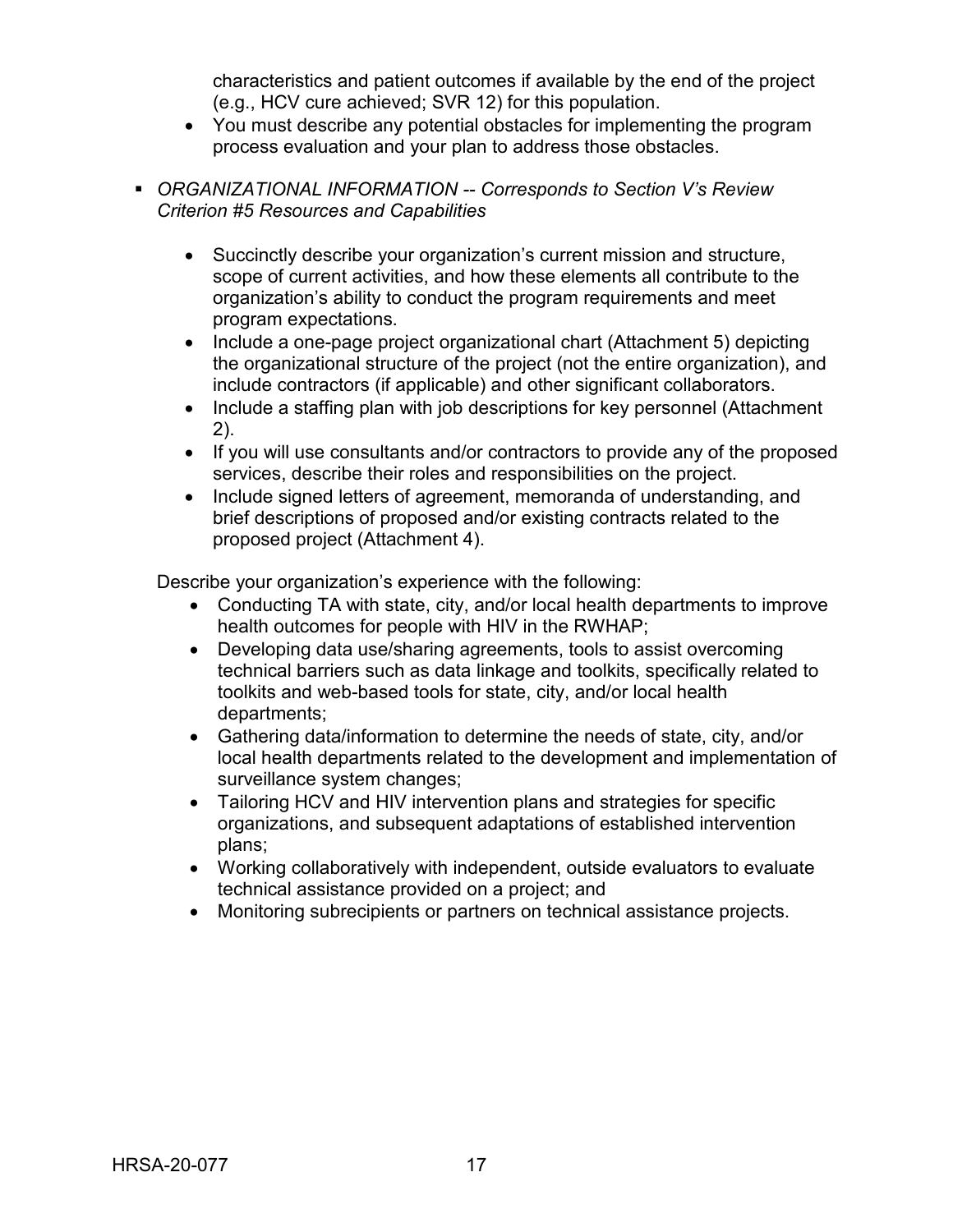## **NARRATIVE GUIDANCE**

To ensure that you fully address the review criteria, this table provides a crosswalk between the narrative language and where each section falls within the review criteria. Any attachments referenced in a narrative section may be considered during the objective review.

| <b>Narrative Section</b>                            | <b>Review Criteria</b>                                                                        |
|-----------------------------------------------------|-----------------------------------------------------------------------------------------------|
| Introduction                                        | $(1)$ Need                                                                                    |
| <b>Needs Assessment</b>                             | $(1)$ Need                                                                                    |
| Methodology                                         | (2) Response and (4) Impact                                                                   |
| <b>Work Plan</b>                                    | (2) Response and                                                                              |
| <b>Resolution of Challenges</b>                     | (2) Response                                                                                  |
| <b>Evaluation and Technical Support</b><br>Capacity | (3) Evaluative Measures;<br>(4) Impact; and                                                   |
|                                                     | 5) Resources/Capabilities                                                                     |
| Organizational Information                          | (5) Resources/Capabilities                                                                    |
| <b>Budget and Budget Narrative</b>                  | (6) Support Requested – the budget section                                                    |
| (below)                                             | should include sufficient justification to allow<br>reviewers to determine the reasonableness |
|                                                     | of the support requested.                                                                     |

#### <span id="page-21-0"></span>*iii. Budget*

See Section 4.1.iv of HRSA's *SF-424 [Application Guide.](http://www.hrsa.gov/grants/apply/applicationguide/sf424guide.pdf)* Please note: the directions offered in the SF-424 Application Guide may differ from those offered by Grants.gov. Follow the instructions included in the Application Guide and the additional budget instructions provided below. A budget that follows the Application Guide will ensure that, if HRSA selects the application for funding, you will have a well-organized plan and by carefully following the approved plan can avoid audit issues during the implementation phase.

**Reminder:** The Total Project or Program Costs are the total allowable costs (inclusive of direct **and** indirect costs) incurred by the recipient to carry out a HRSAsupported project or activity. Total project or program costs include costs charged to the award and costs borne by the recipient to satisfy a matching or cost-sharing requirement, as applicable.

In addition, this program requires separate line item budgets for each year of the 2 year period of performance, using the Section B Budget Categories of the SF-424A and breaking down sub-categorical costs as appropriate (Attachment 6). As a reminder, you may apply for a ceiling amount of up to \$1,000,000 per year. Your budget should include annual subawards for up to ten RWHAP Part A and/or Part B jurisdictions (state, city, and/or local health departments) to implement projects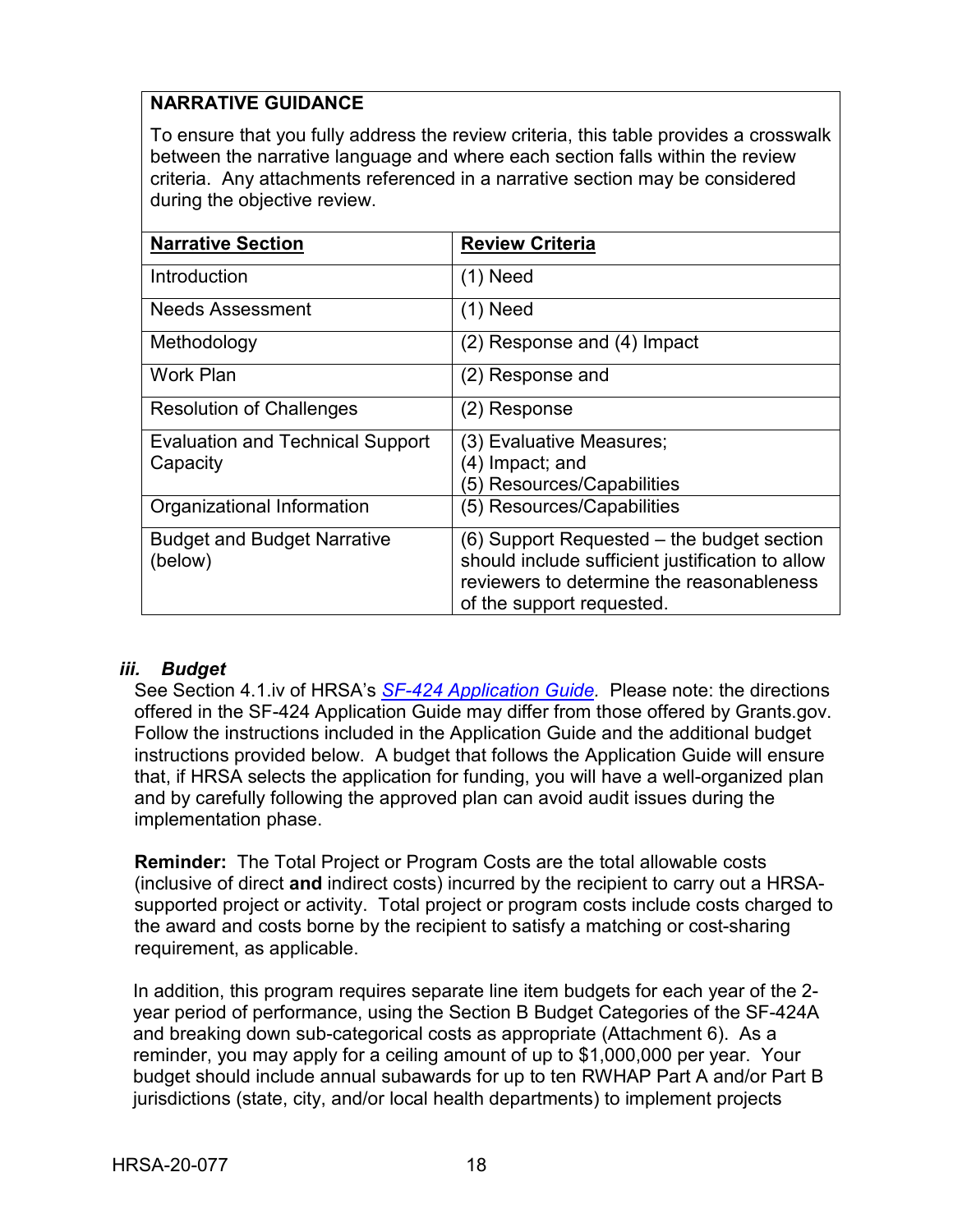needed to create or improve their ability to share HCV and HIV data across their surveillance systems.

The Department of Defense and Labor, Health and Human Services, and Education Appropriations Act, 2019 and Continuing Appropriations Act, 2019 (P.L. 115-245), Division B, § 202 states, "None of the funds appropriated in this title shall be used to pay the salary of an individual, through a grant or other extramural mechanism, at a rate in excess of Executive Level II." See Section 4.1.iv Budget – Salary Limitation of HRSA's *SF-424 [Application Guide](http://www.hrsa.gov/grants/apply/applicationguide/sf424guide.pdf)* for additional information. Note that these or other salary limitations may apply in the following FY, as required by law.

#### <span id="page-22-0"></span>*iv. Budget Narrative*

See Section 4.1.v. of HRSA's *SF-424 [Application Guide.](http://www.hrsa.gov/grants/apply/applicationguide/sf424guide.pdf)*

In addition, the *Leveraging a Data to Care Approach to Cure Hepatitis C within the Ryan White HIV/AIDS Program (RWHAP)* requires the following:

Subaward Budget Narrative: Include a description of funding to be provided to the jurisdictions. The amount allotted for each jurisdiction must include sufficient funds to cover projected costs associated with the implementation of interventions as well as the collection and submission of evaluation-related data, and partial or full time equivalent staff per participating jurisdiction. The recipient should budget for required site visit travel to each jurisdiction at least annually. A revised budget may be required after the details of interventions to be implemented are provided.

#### <span id="page-22-1"></span>*v. Attachments*

Provide the following items in the order specified below to complete the content of the application. **Unless otherwise noted, attachments count toward the application page limit.** Indirect cost rate agreements and proof of non-profit status (if applicable) will not count toward the page limit. You must clearly label **each attachment**.

#### *Attachment 1: Work Plan*

Attach the work plan for the project that includes all information detailed in [Section IV.2.ii. Project Narrative.](#page-14-1) Also, include the required logic model in this attachment. If you will make subawards or expend funds on contracts, describe how your organization will ensure proper documentation of funds.

#### *Attachment 2: Staffing Plan and Job Descriptions for Key Personnel (see Section 4.1. of* HRSA's *SF-424 [Application Guide\)](http://www.hrsa.gov/grants/apply/applicationguide/sf424guide.pdf)*

Keep each job description to one page in length as much as is possible. Include the role, responsibilities, and qualifications of proposed project staff. Also, please include a description of your organization's timekeeping process to ensure that you will comply with the federal standards related to documenting personnel costs.

#### *Attachment 3: Biographical Sketches of Key Personnel*

Include biographical sketches for persons occupying the key positions described in Attachment 2, not to exceed two pages in length per person. In the event that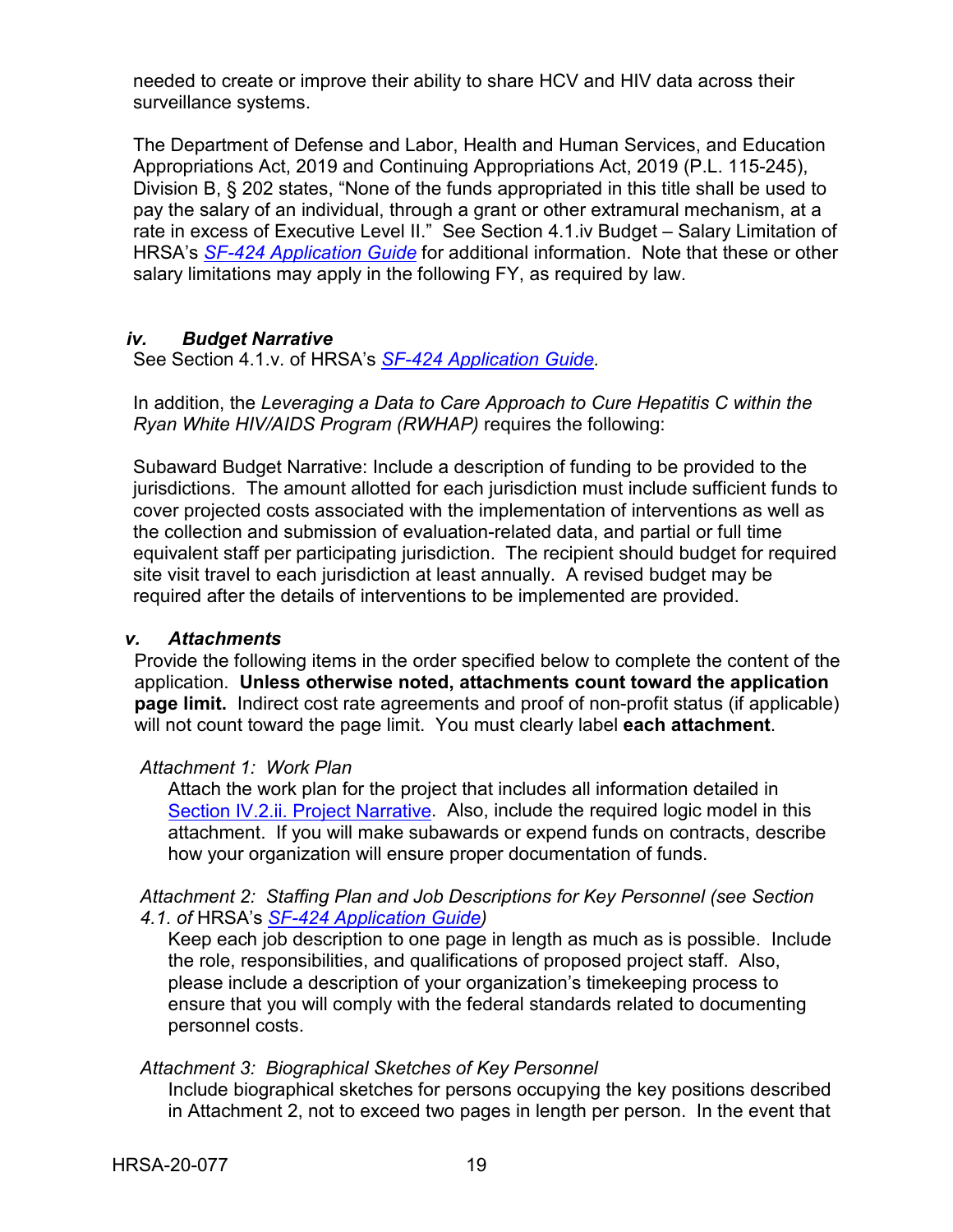a biographical sketch is included for an identified individual not yet hired, include a letter of commitment from that person with the biographical sketch.

#### *Attachment 4: Letters of Agreement, Memoranda of Understanding, and/or Description(s) of Proposed/Existing Contracts (project-specific)*

Provide any documents that describe working relationships between your organization and other entities and programs cited in the proposal. Documents that confirm actual or pending contractual or other agreements should clearly describe the roles of the contractors and any deliverable. Make sure any letters of agreement are signed and dated.

#### *Attachment 5: Project Organizational Chart*

Provide a one-page figure that depicts the organizational structure of the project.

#### *Attachment 6: Line Item Budget*

Include separate line item budgets for each year of the 2-year period of performance, using the Section B Budget Categories of the SF-424A and breaking down sub-categorical costs as appropriate.

#### *Attachment 7: Letters of Support from State Health Departments*

Include here any letters of support from proposed jurisdictions with state health departments that are **not** currently directly funded by the CDC to improve their viral hepatitis surveillance.

#### *Attachment 8: Tables, Charts, etc.*

To give further details about the proposal (e.g., Gantt or PERT charts, flow charts).

#### *Attachments 9-15: Other Relevant Documents*

Include here any other documents that are relevant to the application, including letters of support. Letters of support must be dated and specifically indicate a commitment to the project/program (in-kind services, dollars, staff, space, equipment, etc.).

#### <span id="page-23-0"></span>**3. Dun and Bradstreet Data Universal Numbering System (DUNS) Number and System for Award Management**

You must obtain a valid DUNS number, also known as the Unique Entity Identifier, for your organization/agency and provide that number in the application. You must also register with the System for Award Management (SAM) and continue to maintain active SAM registration with current information at all times during which you have an active federal award or an application or plan under consideration by an agency (unless the applicant is an individual or federal agency that is exempted from those requirements under 2 CFR § 25.110(b) or (c), or has an exception approved by the agency under 2 CFR § 25.110(d))**.**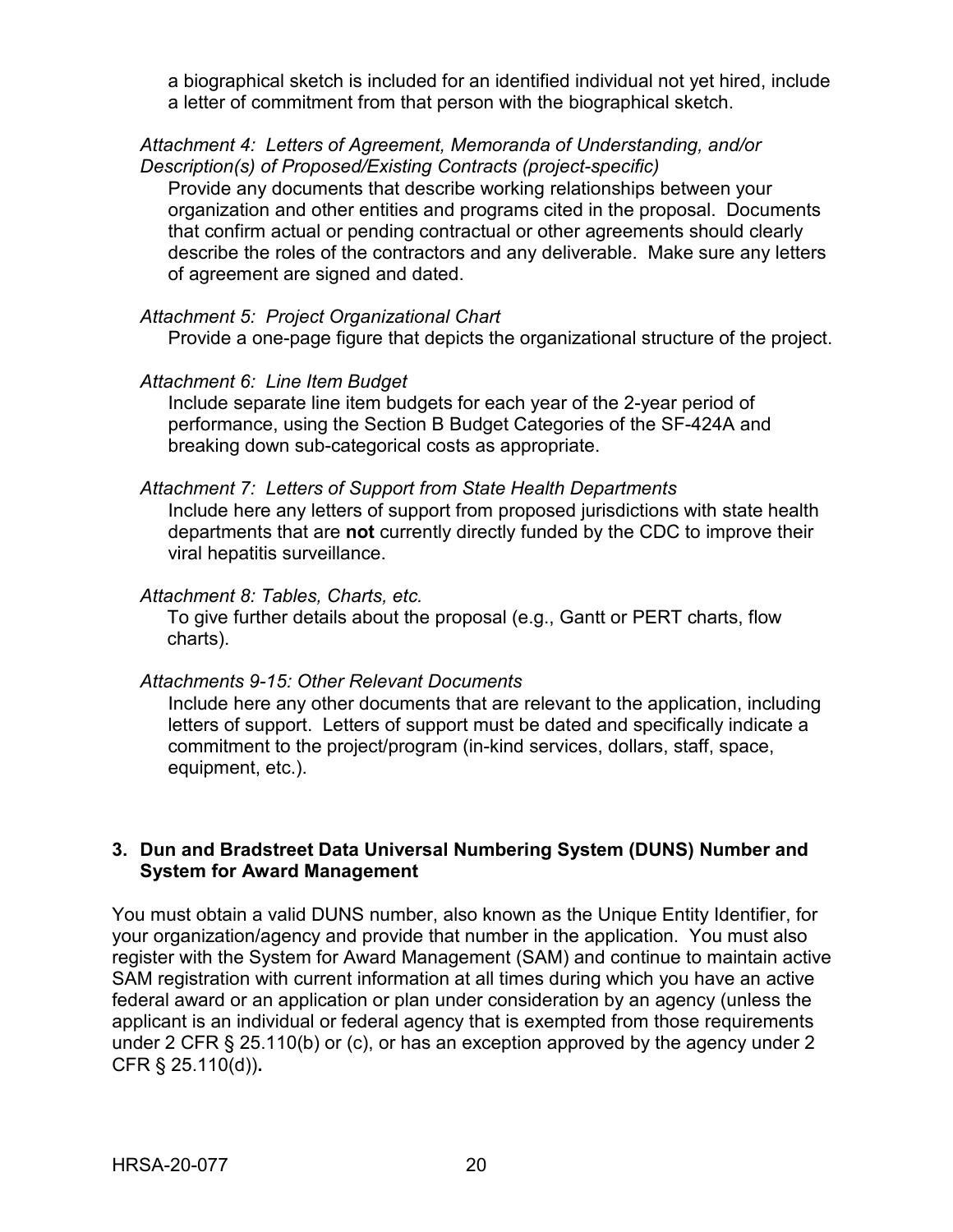HRSA may not make an award to an applicant until the applicant has complied with all applicable DUNS and SAM requirements and, if an applicant has not fully complied with the requirements by the time HRSA is ready to make an award, HRSA may determine that the applicant is not qualified to receive an award and use that determination as the basis for making an award to another applicant.

If you have already completed Grants.gov registration for HRSA or another federal agency, confirm that the registration is still active and that the Authorized Organization Representative (AOR) has been approved.

The Grants.gov registration process requires information in three separate systems:

- Dun and Bradstreet [\(http://www.dnb.com/duns-number.html\)](http://www.dnb.com/duns-number.html)
- System for Award Management (SAM) [\(https://www.sam.gov\)](https://www.sam.gov/)
- Grants.gov [\(http://www.grants.gov/\)](http://www.grants.gov/)

For further details, see Section 3.1 of HRSA's *SF-424 [Application Guide.](http://www.hrsa.gov/grants/apply/applicationguide/sf424guide.pdf)*

**[SAM.GOV](http://sam.gov/) ALERT:** For your SAM.gov registration, you must submit a [notarized letter](https://www.fsd.gov/fsd-gov/answer.do?sysparm_kbid=d2e67885db0d5f00b3257d321f96194b&sysparm_search=kb0013183) appointing the authorized Entity Administrator. The review process changed for the Federal Assistance community on June 11, 2018.

In accordance with the Federal Government's efforts to reduce reporting burden for recipients of federal financial assistance, the general certification and representation requirements contained in the Standard Form 424B (SF-424B) – Assurances – Non-Construction Programs, and the Standard Form 424D (SF-424D) – Assurances – Construction Programs, have been standardized federal-wide. Effective January 1, 2020, the updated common certification and representation requirements will be stored and maintained within SAM. Organizations or individuals applying for federal financial assistance as of January 1, 2020, must validate the federally required common certifications and representations annually through SAM located at [SAM.gov.](https://www.sam.gov/)

**If you fail to allow ample time to complete registration with SAM or Grants.gov, you will not be eligible for a deadline extension or waiver of the electronic submission requirement.**

#### <span id="page-24-0"></span>**4. Submission Dates and Times**

#### **Application Due Date**

The due date for applications under this NOFO is *January 30, 2020, at 11:59 p.m. ET*. HRSA suggests submitting applications to Grants.gov at least **3 calendar days before the deadline** to allow for any unforeseen circumstances. See Section 8.2.5 – Summary of emails from Grants.gov of HRSA's *[SF-424 Application Guide](http://www.hrsa.gov/grants/apply/applicationguide/sf424guide.pdf)* for additional information.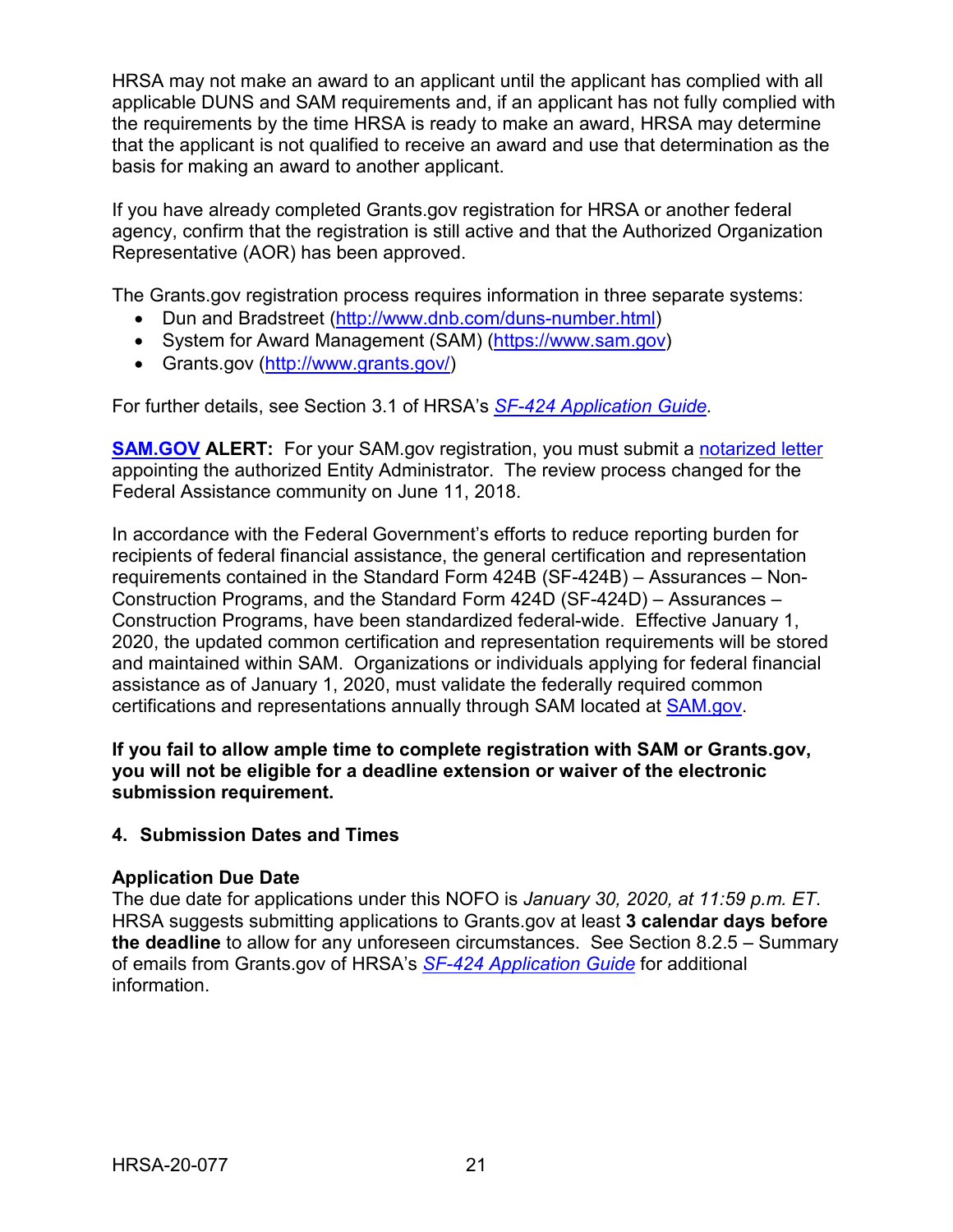#### <span id="page-25-0"></span>**5. Intergovernmental Review**

*Leveraging a Data to Care Approach to Cure Hepatitis C within the Ryan White HIV/AIDS Program (RWHAP)* is not a program subject to the provisions of Executive Order 12372, as implemented by 45 CFR part 100.

See Section 4.1 ii of HRSA's *SF-424 [Application Guide](http://www.hrsa.gov/grants/apply/applicationguide/sf424guide.pdf)* for additional information.

### <span id="page-25-1"></span>**6. Funding Restrictions**

You may request funding for a period of performance of up to 2 years, at no more than \$1,000,000 per year (inclusive of direct **and** indirect costs). This program notice is subject to the appropriation of funds, and is a contingency action taken to ensure that, should funds become available for this purpose, HRSA can process applications and award funds in a timely manner. Awards to support projects beyond the first budget year will be contingent upon Congressional appropriation, satisfactory progress in meeting the project's objectives, and a determination that continued funding would be in the best interest of the Federal Government.

The General Provisions in Division B of the Department of Defense and Labor, Health and Human Services, and Education Appropriations Act, 2019 and Continuing Appropriations Act, 2019 (P.L. 115-245), pursuant to the Continuing Appropriations Act, 2020, and Health Extenders Act of 2019 (P.L. 116-59), Div. A, § 101(8), are in effect at the time this NOFO is posted. Please see Section 4.1 of HRSA's *SF-424 Application Guide* for additional information. Note that these or other restrictions will apply, as required by law in subsequent appropriations acts for FY 2020. HRSA will issue an NOA that references the final FY 2020 appropriations act.

You cannot use funds under this notice for the following purposes:

- Charges that are billable to third party payers (e.g., private health insurance, prepaid health plans, Medicaid, Medicare);
- Purchase or construction of new facilities, or capital improvement to existing facilities;
- Purchase of or improvement to land;
- Purchase of vehicles;
- International travel:
- Cash payments to intended recipients of RWHAP services;
- To develop materials designed to directly promote or encourage intravenous drug use or sexual activity;
- Costs of HCV treatment, HCV screening and any other charges that are billable to third party payers (e.g., private health insurance, prepaid health plans, Medicaid, Medicare, HUD, other RWHAP funding including ADAP);
- Purchase of HCV medications;
- HIV testing;
- Pre-Exposure Prophylaxis (PrEP) or Post-Exposure Prophylaxis (nPEP) medications or the related medical services [RWHAP Part C and D recipients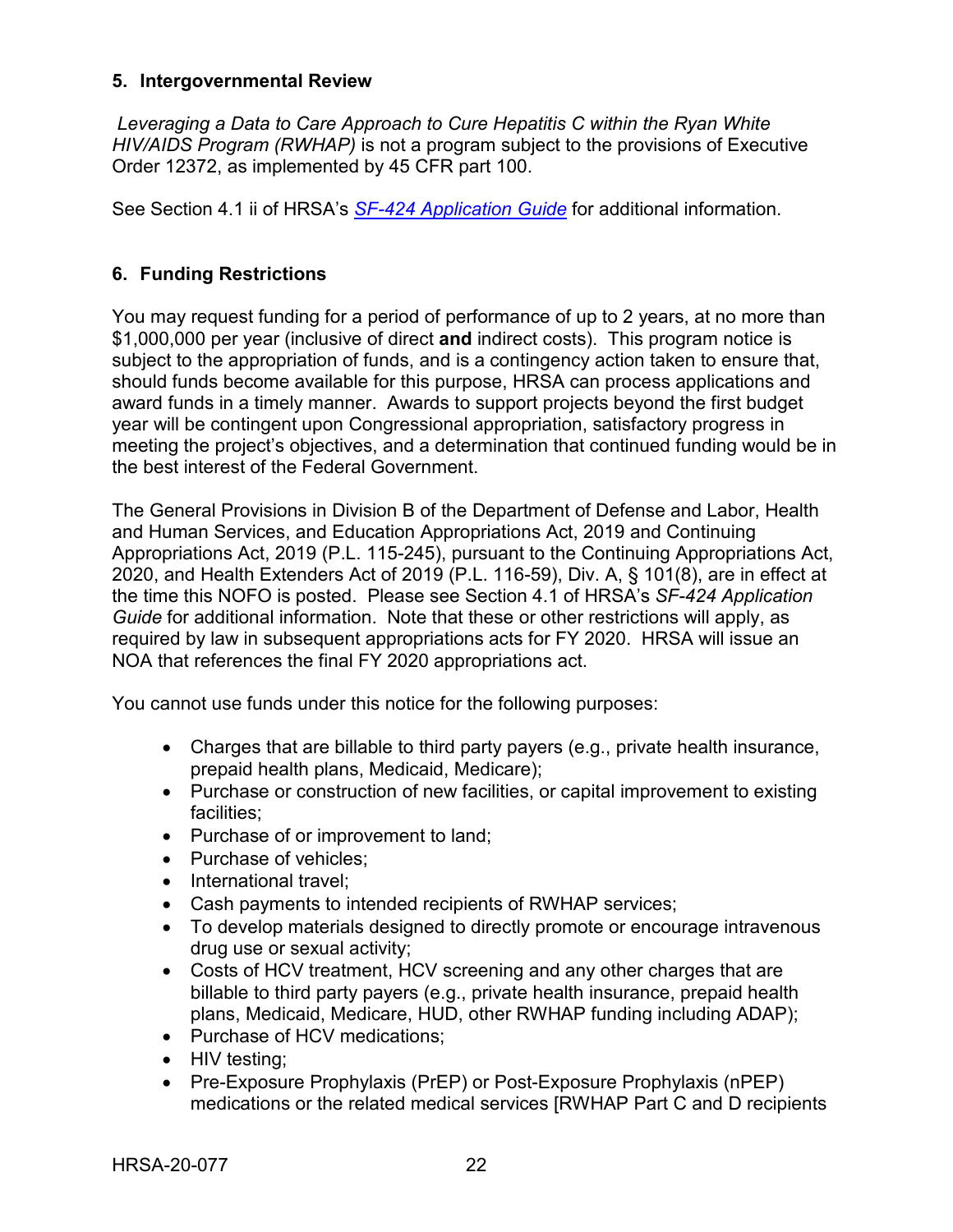may provide prevention counseling and information to eligible clients' partners (also see the June 22, 2016, RWHAP and PrEP program letter); and

• Syringe services programs (SSPs). Some aspects of SSPs are allowable with HRSA's prior approval and in compliance with HHS and HRSA policy. See [https://www.aids.gov/federal-resources/policies/syringe-services-programs/.](https://www.aids.gov/federal-resources/policies/syringe-services-programs/)

You are required to have the necessary policies, procedures, and financial controls in place to ensure that your organization complies with all legal requirements and restrictions applicable to the receipt of federal funding including statutory restrictions on use of funds for lobbying, executive salaries, gun control, abortion, etc. Like those for all other applicable grants requirements, the effectiveness of these policies, procedures, and controls is subject to audit.

All program income generated as a result of awarded funds must be used for approved project-related activities. The program income alternative applied to the award(s) under the program will be the addition/additive alternative. You can find post-award requirements for program income at [45 CFR § 75.307.](https://www.ecfr.gov/cgi-bin/retrieveECFR?gp=1&SID=4d52364ec83fab994c665943dadf9cf7&ty=HTML&h=L&r=PART&n=pt45.1.75)

### <span id="page-26-0"></span>**7. Other Submission Requirements**

#### **Letter of Intent to Apply**

The letter should identify your organization and its intent to apply, and briefly describe the proposal. HRSA will *not* acknowledge receipt of letters of intent.

Send the letter via email by *December 31, 2019* to:

HRSA Digital Services Operation (DSO) Please use the HRSA opportunity number as email subject (HRSA-20-077) [HRSADSO@hrsa.gov](mailto:HRSADSO@hrsa.gov)

Although HRSA encourages letters of intent to apply, they are not required. You are eligible to apply even if you do not submit a letter of intent.

## <span id="page-26-1"></span>**V. Application Review Information**

#### <span id="page-26-2"></span>**1. Review Criteria**

HRSA has procedures for assessing the technical merit of applications to provide for an objective review and to assist you in understanding the standards against which your application will be reviewed. HRSA has critical indicators for each review criterion to assist you in presenting pertinent information related to that criterion and to provide the reviewer with a standard for evaluation.

These criteria are the basis upon which the reviewers will evaluate and score the merit of the application. The entire proposal will be considered during objective review,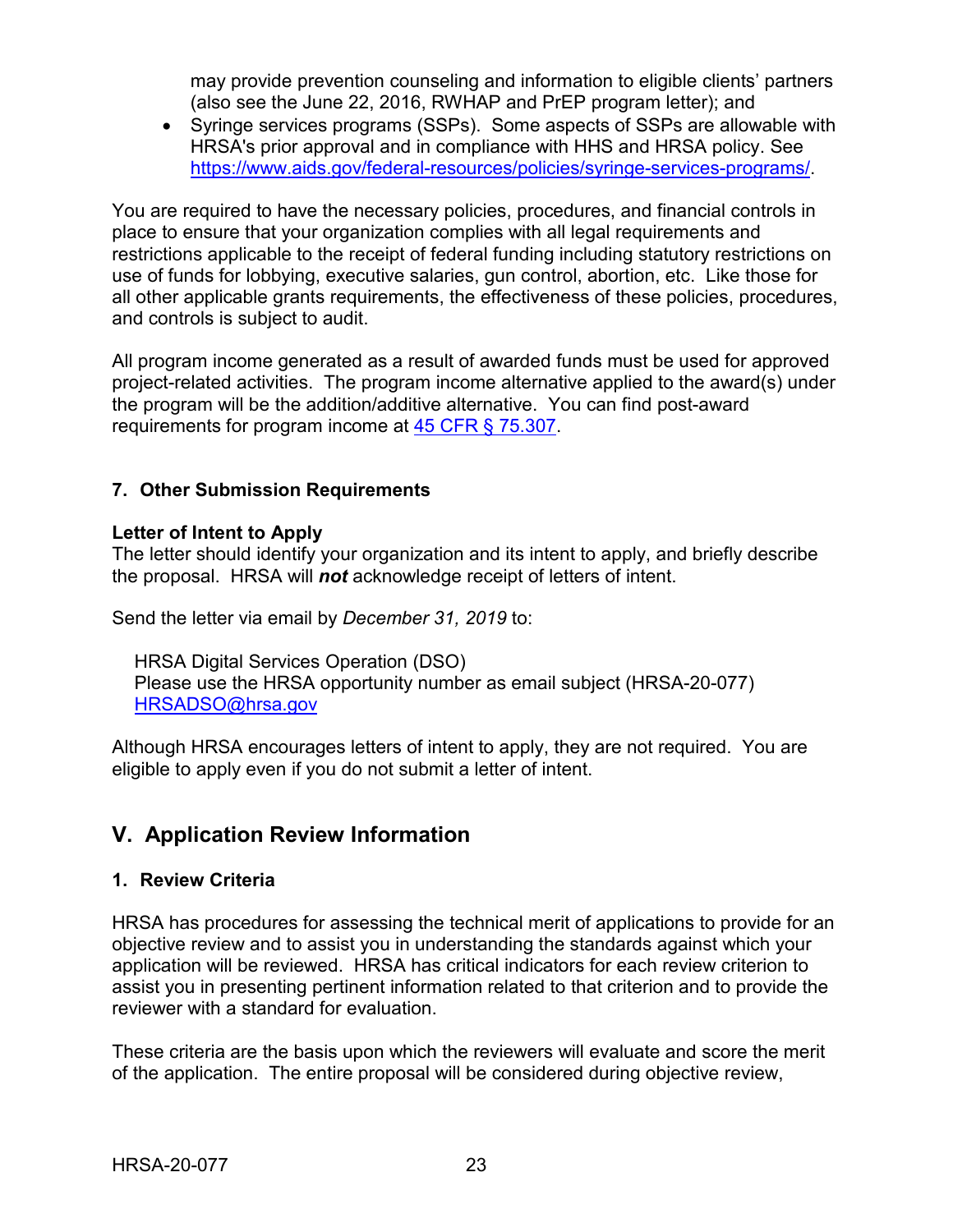Review criteria are used to review and rank applications. The *Leveraging a Data to Care Approach to Cure Hepatitis C within the Ryan White HIV/AIDS Program (RWHAP)* has six review criteria. See the review criteria outlined below with specific detail and scoring points.

| <b>Criteria</b>                             | <b>Points</b> |
|---------------------------------------------|---------------|
| <b>Criterion 1: Need</b>                    | 10            |
| <b>Criterion 2: Response</b>                | 35            |
| <b>Criterion 3: Evaluation Measures</b>     | 15            |
| Criterion 4: Impact                         | 10            |
| <b>Criterion 5: Resources/ Capabilities</b> | 20            |
| <b>Criterion 6: Support Requested</b>       | 10            |
| <b>Total</b>                                | 100           |

#### *Criterion 1: NEED (10 points) – Corresponds to Section IV's Introduction and Needs Assessment*

The extent to which the application demonstrates the problem and associated contributing factors to the problem.

- The extent to which the applicant demonstrates the need for the proposed jurisdictions to participate in this project using the criteria outlined in Section II.
- Strength and clarity of the applicant's description of the proposed jurisdictions' epidemiological data including incidence of HIV and HCV co-infection.
- Strength and clarity of the applicant's description of proposed jurisdictions' existing HIV and HCV surveillance systems and changes needed to improve identification of people with HIV and HCV and linkage to HCV care.

#### *Criterion 2: RESPONSE (35 points) – Corresponds to Section IV's Methodology, Work Plan, and Resolution of Challenges*

The extent to which the proposed project responds to the "Purpose" included in the program description. The strength of the proposed goals and objectives and their relationship to the identified project. The extent to which the activities (scientific or other) described in the application are capable of addressing the problem and attaining the project objectives.

## **i. Methodology (20 points)**

- Strength and clarity of applicant's identification of proposed jurisdictions using the selection criteria in Section II to include a mixture of jurisdictions that:
	- Periodically match the surveillance data between their HCV and HIV surveillance data systems for the purposes of linkage to care; and
	- Are currently directly funded by the CDC to improve their viral hepatitis surveillance and those who are not directly funded (e.g., receive viral hepatitis surveillance funds through their state). A letter of support from the state health department for jurisdictions that are not directly funded should be included (Attachment 7).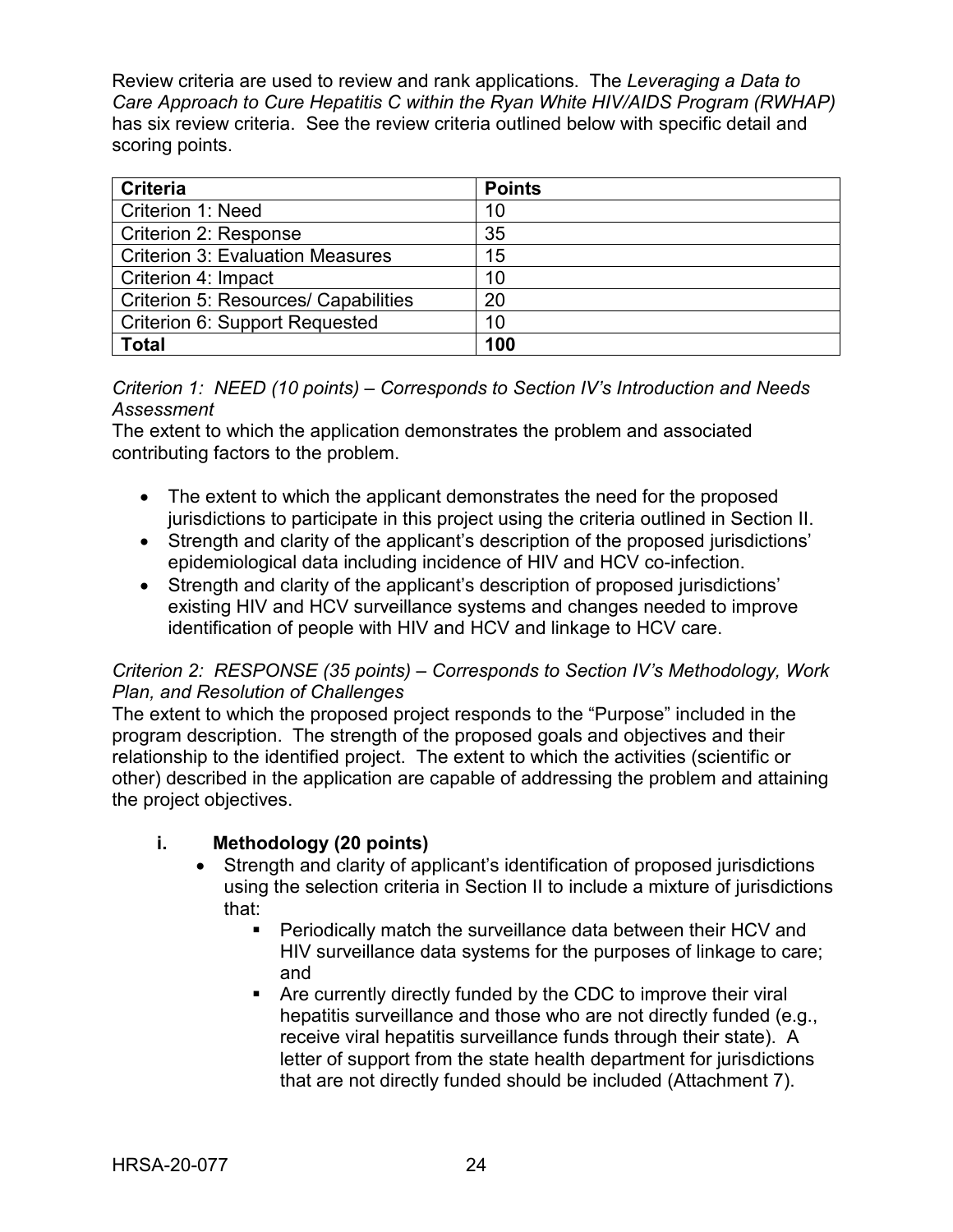- Strength and clarity of the proposed plan and methodology for the selection of jurisdictions; issuance of subawards; and management and monitoring of jurisdictions, including implementation progress.
- Uniqueness, strength and clarity of the proposed plan for assisting jurisdictions with identifying and establishing agreements with their RWHAP providers to coordinate data sharing and linkage to care for newly identified individuals.
- Strength and clarity of the proposed plan for executing formal written agreements with participating jurisdictions to implement the changes required to create or improve data sharing across HCV and HIV surveillance systems, allowing participating jurisdictions to be ready to implement linkage to HCV care in year 2.
- Strength and clarity of the proposed plan for obtaining IRB approval and executing data use/sharing agreements that may be necessary in order to share aggregate data with HRSA and the evaluation contractor.
- Evidence of intent to participate in the project in the form of memoranda of agreement/understanding or letters of support from proposed jurisdictions.
- Evidence of change champion(s) identified at each jurisdiction to support both project and organizational change to help build organizational support for system change. For the purposes of this NOFO, a change champion is defined as an individual who volunteers or is selected to facilitate change.
- Feasibility of approach to assess TA needs (including technical and policy related needs) for each proposed jurisdiction, including discussion of planned method to customize selected system changes for each jurisdiction and identification of existing barriers where improvement is needed.
- Uniqueness and feasibility of proposed methods to provide TA to the jurisdictions.
- Strength and clarity of how the applicant will assist the participating jurisdictions in data collection, including the following:
	- **Training jurisdiction staff in use of data collection instruments** and/or web-based data entry portals,
	- Regular monitoring of data collection and sharing of data across their HCV and HIV surveillance systems and subsequently with their RWHAP providers to enhance and improve linkage to care, and
	- Remedial action when necessary to ensure data collection is of the highest quality.
- Strength and clarity of the procedures for electronic and physical protection of participant information and data, including how the applicant will assist the participating jurisdictions in identifying any person-level data with the potential for disclosure of PHI.
- Feasibility of the plan to transfer aggregate HCV and HIV data for all people with HIV within each jurisdiction to HRSA and the evaluation contractor at regular intervals in an electronic format, including how data quality and data completeness of regular data submissions will be monitored.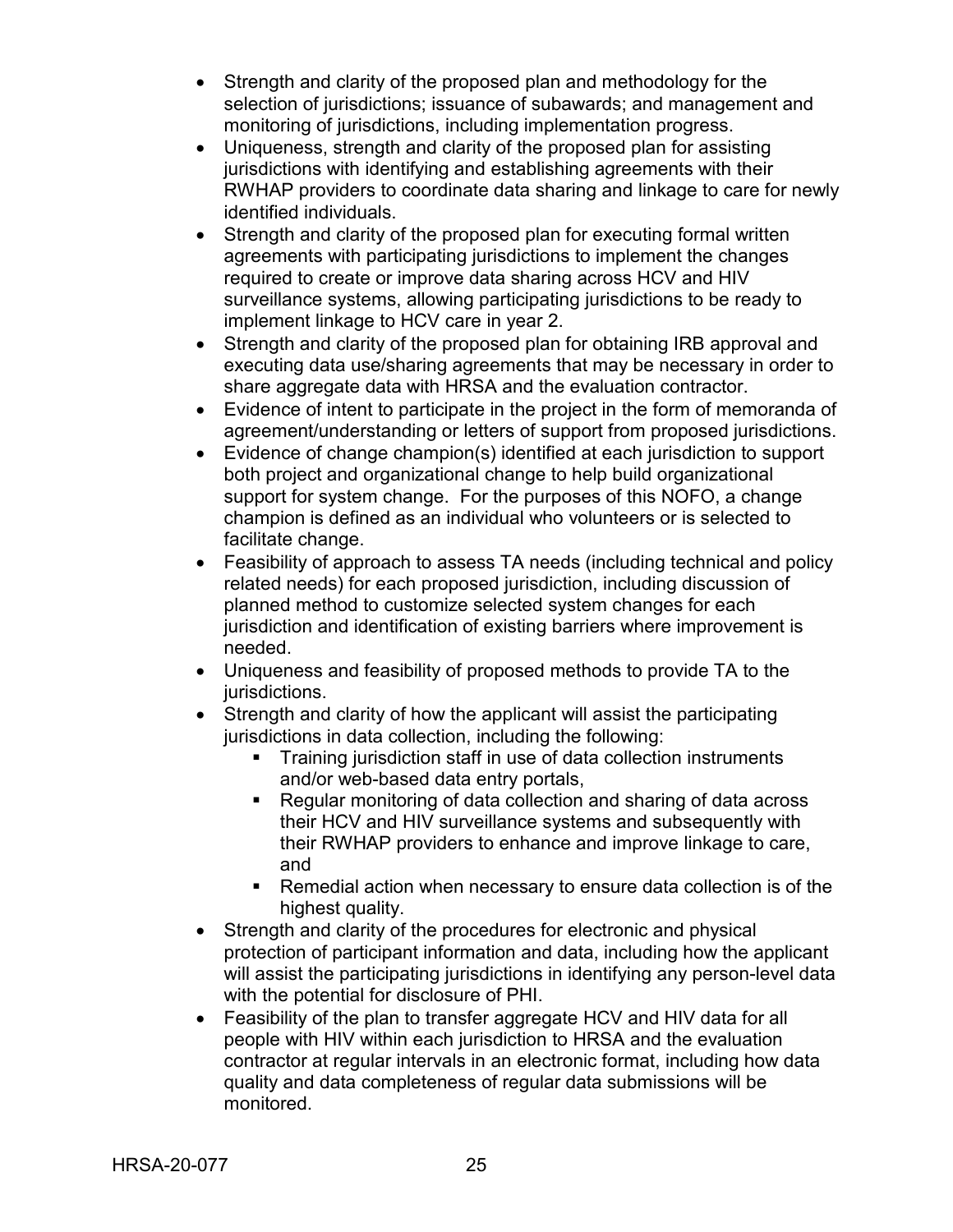#### **ii. Work Plan (10 points)**

- Strength, clarity and feasibility of the applicant's work plan and the goals for the 2-year project period, including adherence to key activity due dates as specified earlier in the announcement in the overall project timeline (Attachment 1).
- Extent to which the applicant's work plan addresses the program requirements described in the Methodology section of the Narrative.
- Extent to which the applicant's objectives and action steps for year one are specific to each goal, measurable, attainable, reasonable, and timeframed.
- Extent to which the applicant's work plan includes each planning, implementation, and evaluation activity; the staff responsible to accomplish each step; and anticipated dates of completion.

#### **iii. Resolution of Challenges (5 points)**

- Extent to which the applicant identifies possible organizational, administrative, regulatory, technological and human-related challenges that are likely to be encountered during the planning and implementation of the project described in the work plan.
- Extent to which the applicant identifies realistic and appropriate responses to be used to resolve those challenges.

#### *Criterion 3: EVALUATIVE MEASURES (15 points) – Corresponds to Section IV's Methodology and Evaluation and Technical Assistance Capacity*

The strength and effectiveness of the method proposed to monitor and evaluate the project results. Evidence that the evaluative measures will be able to assess: 1) to what extent the program objectives have been met, and 2) to what extent these can be attributed to the project.

- Strength of the applicant's capacity and plan to collect and report the required aggregate data to the evaluation team.
- Evidence the applicant has identified the IRB requirements of the proposed jurisdictions.

#### *Criterion 4: IMPACT (10 points) – Corresponds to Section IV's Methodology and Evaluation and Technical Assistance Capacity*

- Strength and clarity of the cost-effectiveness study of the interventions implemented at each of the jurisdictions.
- Uniqueness, strength and clarity of the plan for the development and dissemination of tools and materials throughout the 2-year implementation period.
- Strength and feasibility of applicant's plan for assisting the jurisdictions with developing sustainability plans, including budget projections for continued program integration and ongoing activities across the participating jurisdictions after the funding period ends.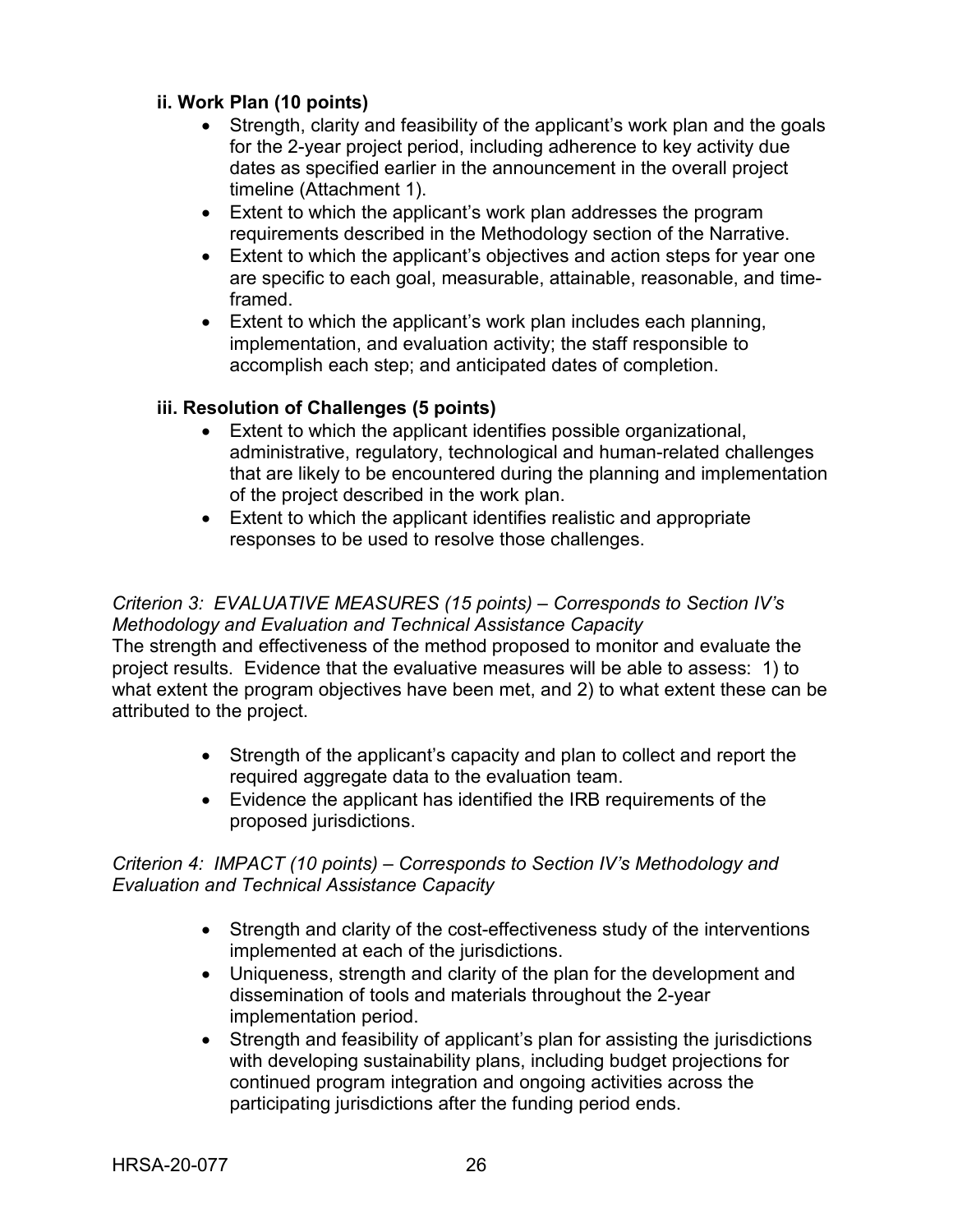*Criterion 5: RESOURCES/CAPABILITIES (20 points) – Corresponds to Section IV's Evaluation and Technical Assistance Capacity, Organizational Information, and Attachments*

Strength and extent to which the applicant's proposed key project personnel (including any consultants and contractors) have the necessary knowledge, experience, training, and skills in:

- Conducting TA with state, city, and/or local health departments to improve health outcomes for people with HIV in the RWHAP.
- Developing data use/sharing agreements, tools to assist overcoming technical barriers such as data linkage and toolkits, specifically related to toolkits and web-based tools for state, city, and/or local health departments.
- Gathering data/information to determine the needs of state, city, and/or local health departments related to the development and implementation of surveillance system changes.
- Tailoring HCV and HIV intervention plans and strategies for specific organizations, and subsequent adaptations of established intervention plans.
- Working collaboratively with independent, outside evaluators to evaluate technical assistance provided on a project. and
- Monitoring subrecipients or partners on TA projects.

Extent to which the applicant provides:

- Current mission and structure, scope of current activities, and how these elements all contribute to the organization's ability to conduct the program requirements and meet program expectations.
- A one-page project organizational chart (Attachment 5) depicting the organizational structure of the project (not the entire organization), and include contractors (if applicable) and other significant collaborators.
- A staffing plan with job descriptions for key personnel (Attachment 2), including a description of any proposed consultants and/or contractors with roles and responsibilities on the project.
- Signed letters of agreement, memoranda of understanding, and brief descriptions of proposed and/or existing contracts related to the proposed project (Attachment 4).

#### *Criterion 6: SUPPORT REQUESTED (10 points) – Corresponds to Section IV's Budget Justification, and Attachments*

The reasonableness of the proposed budget for each year of the period of performance in relation to the objectives.

> • The extent to which costs, as outlined in the budget and required resources sections, are reasonable given the scope of work. The extent to which costs, as outlined in the budget, budget narrative, and the line item budgets for each year of the project period are reasonable and align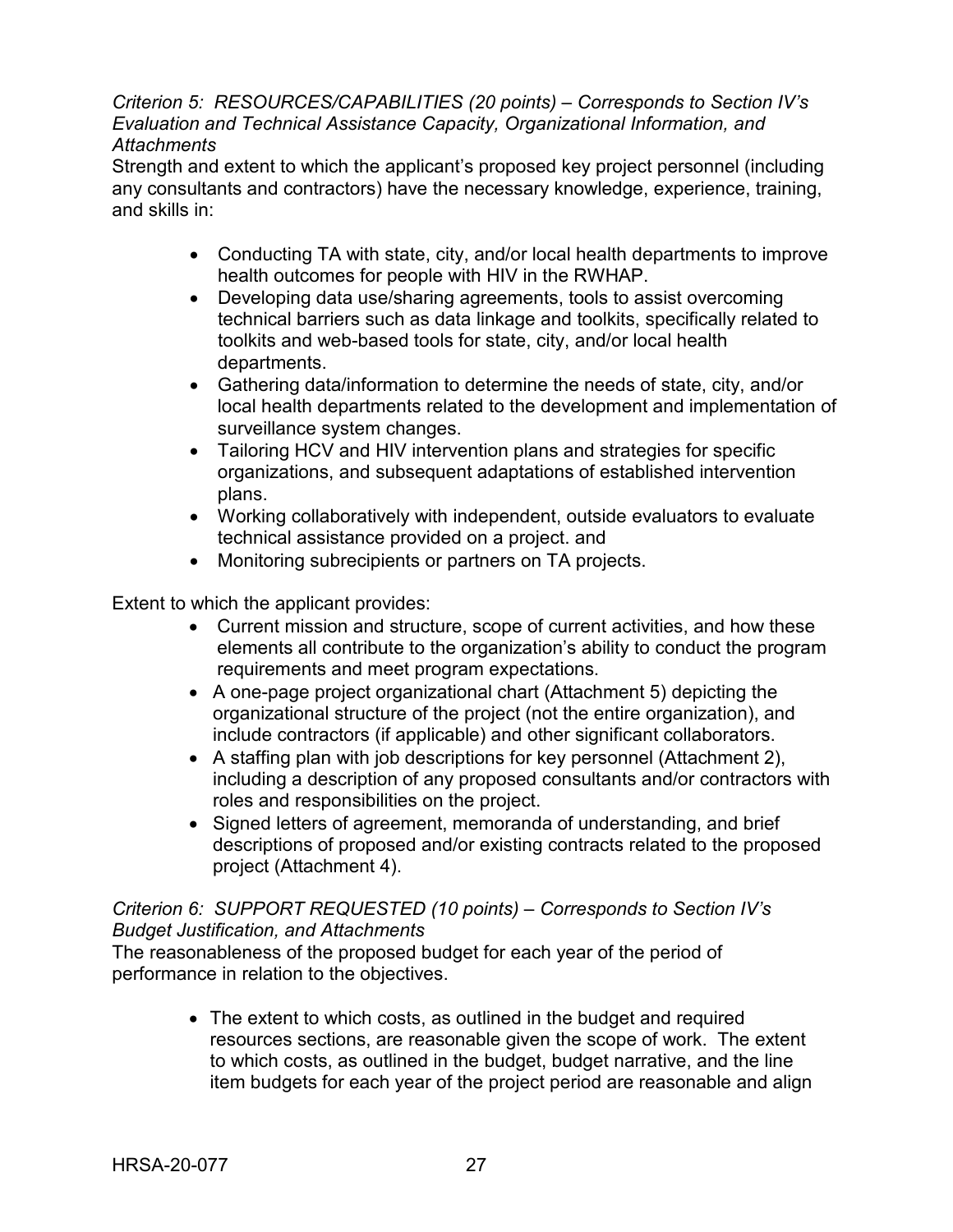with the activities proposed in the Work Plan (Attachment 1) to accomplish the programmatic requirements described in this announcement.

- The extent to which key personnel have adequate time allocated to the project in percentages of full-time equivalents (FTEs) to achieve project objectives.
- The extent to which agreements for proposed contractors and consultants are clearly described in terms of contract purposes; how costs are derived; and that payment mechanisms and deliverables are reasonable and appropriate.
- Evidence that the budgets allocate sufficient support to meet the minimum costs of all proposed subawards; travel expenses to visit each jurisdiction at least annually; key personnel to host and attend the final in-person meeting at HRSA; attend the National Ryan White Conference on HIV Care & Treatment held in the Washington, DC area; and any travel relating to proposed staff training.

#### <span id="page-31-0"></span>**2. Review and Selection Process**

The objective review process provides an objective evaluation to the individuals responsible for making award decisions. The highest ranked applications receive consideration for award within available funding ranges. HRSA may also consider assessment of risk and the other pre-award activities described in Section 3 below. See Section 5.3 of HRSA's *SF-424 [Application Guide](http://www.hrsa.gov/grants/apply/applicationguide/sf424guide.pdf)* for more details.

#### <span id="page-31-1"></span>**3. Assessment of Risk**

HRSA may elect not to fund applicants with management or financial instability that directly relates to the organization's ability to implement statutory, regulatory or other requirements [\(45 CFR § 75.205\)](https://www.ecfr.gov/cgi-bin/retrieveECFR?gp=1&SID=4d52364ec83fab994c665943dadf9cf7&ty=HTML&h=L&r=PART&n=pt45.1.75).

HRSA reviews applications receiving a favorable objective review for other considerations that include past performance, as applicable, cost analysis of the project/program budget, assessment of your management systems, ensuring continued applicant eligibility, and compliance with any public policy requirements, including those requiring just-in-time submissions. HRSA may ask you to submit additional programmatic or administrative information (such as an updated budget or "other support" information) or to undertake certain activities (such as negotiation of an indirect cost rate) in anticipation of an award. However, even at this point in the process, such requests do not guarantee that HRSA will make an award. Following review of all applicable information, HRSA's approving and business management officials will determine whether HRSA can make an award, if special conditions are required, and what level of funding is appropriate.

Award decisions are discretionary and are not subject to appeal to any HRSA or HHS official or board.

Effective January 1, 2016, HRSA is required to review and consider any information about your organization that is in the [Federal Awardee Performance and Integrity](https://www.fapiis.gov/)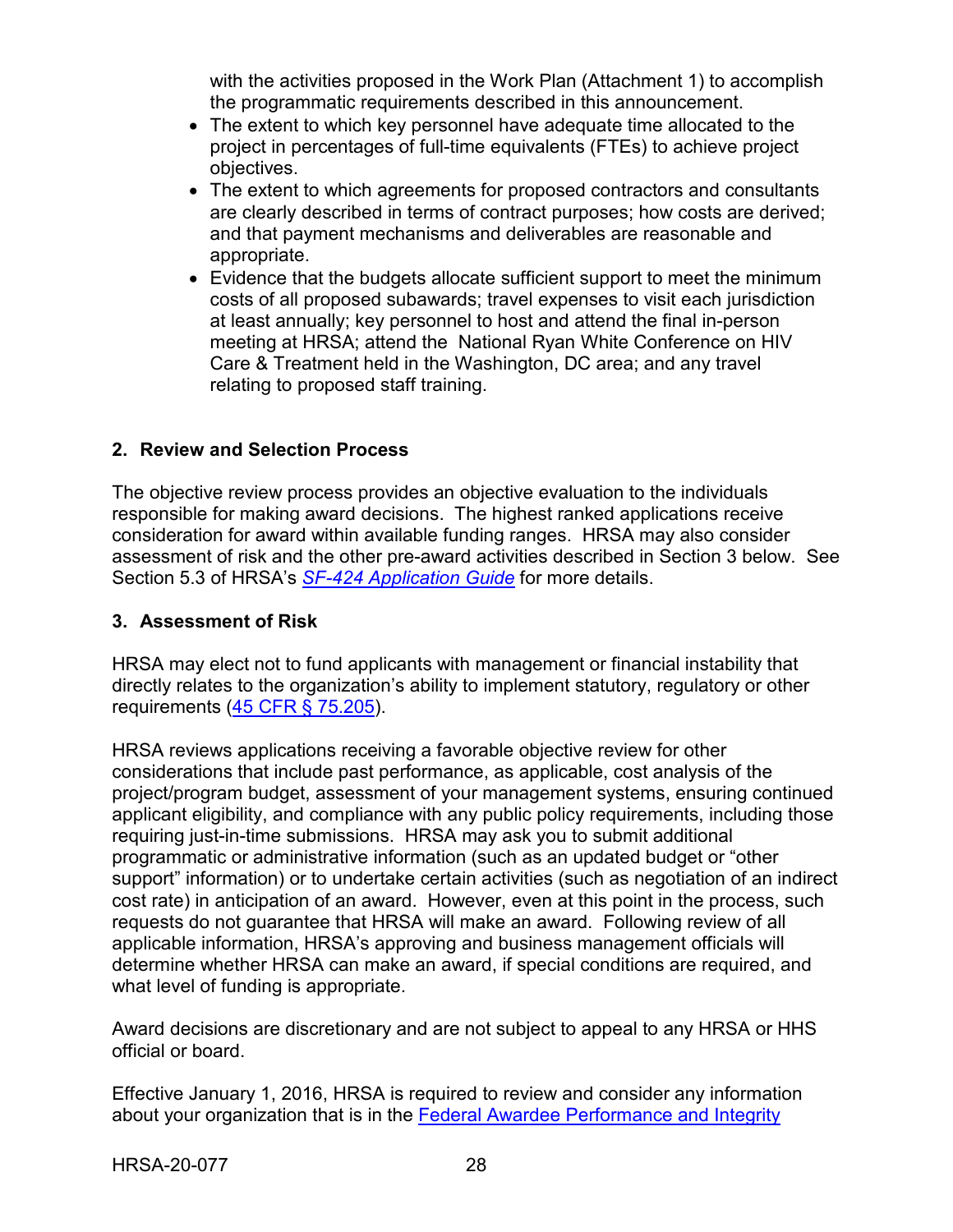[Information System \(FAPIIS\).](https://www.fapiis.gov/) You may review and comment on any information about your organization that a federal awarding agency previously entered. HRSA will consider any of your comments, in addition to other information in [FAPIIS](https://www.fapiis.gov/) in making a judgment about your organization's integrity, business ethics, and record of performance under federal awards when completing the review of risk posed as described in 45 CFR § 75.205 HHS Awarding Agency Review of Risk Posed by Applicants.

HRSA will report to FAPIIS a determination that an applicant is not qualified [\(45 CFR §](https://www.ecfr.gov/cgi-bin/retrieveECFR?gp=1&SID=4d52364ec83fab994c665943dadf9cf7&ty=HTML&h=L&r=PART&n=pt45.1.75)  [75.212\)](https://www.ecfr.gov/cgi-bin/retrieveECFR?gp=1&SID=4d52364ec83fab994c665943dadf9cf7&ty=HTML&h=L&r=PART&n=pt45.1.75).

## <span id="page-32-0"></span>**VI. Award Administration Information**

### <span id="page-32-1"></span>**1. Award Notices**

HRSA will issue the Notice of Award (NOA) prior to the start date of September 1, 2020. See Section 5.4 of HRSA's *SF-424 [Application Guide](http://www.hrsa.gov/grants/apply/applicationguide/sf424guide.pdf)* for additional information.

#### <span id="page-32-2"></span>**2. Administrative and National Policy Requirements**

See Section 2.1 of HRSA's *SF-424 [Application Guide](http://www.hrsa.gov/grants/apply/applicationguide/sf424guide.pdf)*.

#### **Requirements of Subawards**

The terms and conditions in the NOA apply directly to the recipient of HRSA funds. The recipient is accountable for the performance of the project, program, or activity; the appropriate expenditure of funds under the award by all parties; and all other obligations of the recipient, as cited in the NOA. In general, the requirements that apply to the recipient, including public policy requirements, also apply to subrecipients under awards. See [45 CFR § 75.101 Applicability](https://www.ecfr.gov/cgi-bin/retrieveECFR?gp=1&SID=4d52364ec83fab994c665943dadf9cf7&ty=HTML&h=L&r=PART&n=pt45.1.75) for more details.

#### **Data Rights**

All publications developed or purchased with funds awarded under this notice must be consistent with the requirements of the program. Pursuant to 45 CFR  $\S$  75.322(b), the recipient owns the copyright for materials that it develops under an award issued pursuant to this notice, and HHS reserves a royalty-free, nonexclusive, and irrevocable right to reproduce, publish, or otherwise use those materials for federal purposes, and to authorize others to do so. In addition, pursuant to 45 CFR § 75.322(d), the Federal Government has the right to obtain, reproduce, publish, or otherwise use data produced under this award and has the right to authorize others to receive, reproduce, publish, or otherwise use such data for federal purposes, e.g., to make it available in government-sponsored databases for use by others. If applicable, the specific scope of HRSA rights with respect to a particular federally supported effort will be addressed in the NOA. Data and copyright-protected works developed by a subrecipient also are subject to the Federal Government's data rights.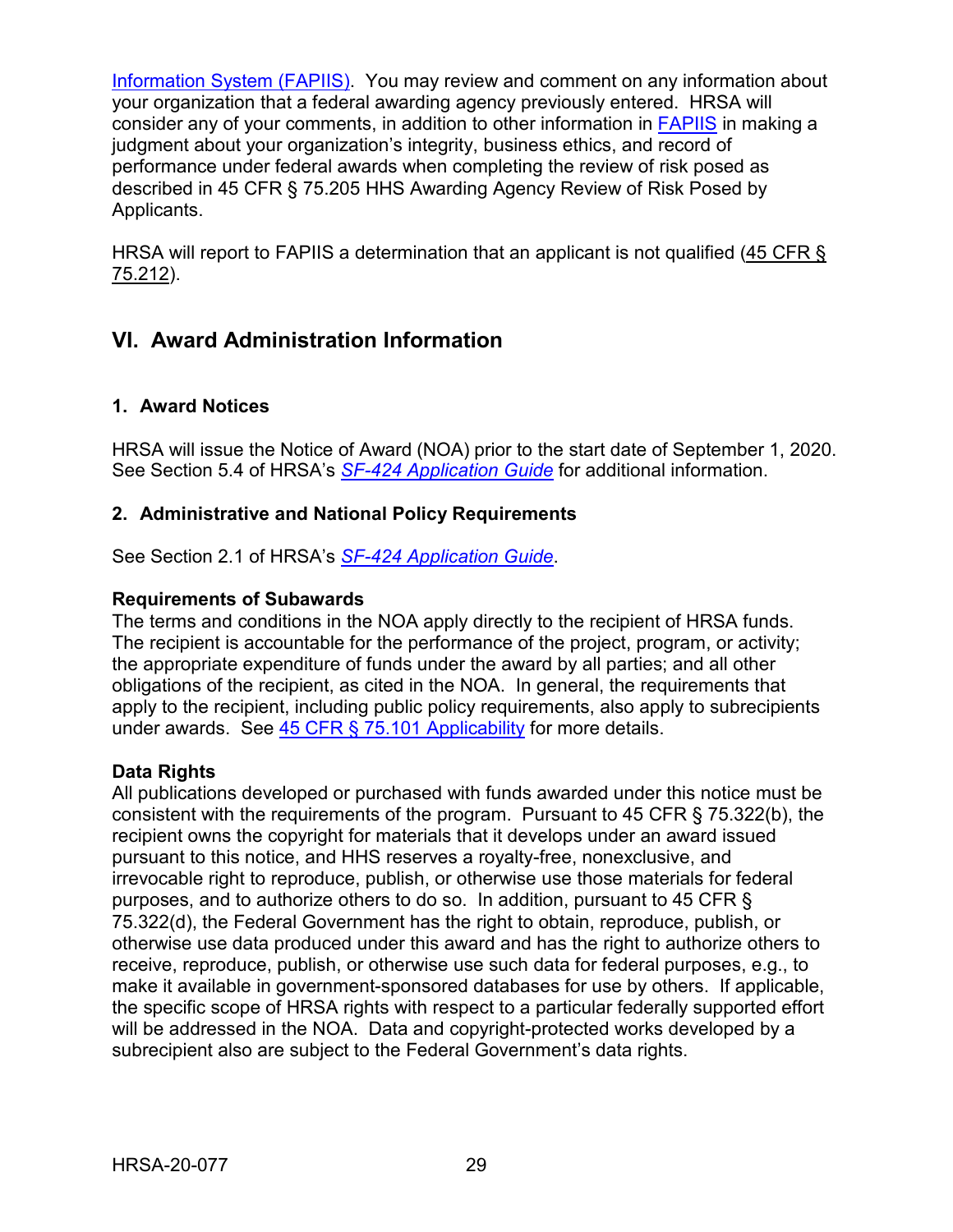#### **Human Subjects Protection**

Federal regulations [\(45 CFR part 46\)](https://www.ecfr.gov/cgi-bin/text-idx?SID=5ec405e535881de66e6f153cdf4cdcf8&mc=true&node=pt45.1.46&rgn=div5) require that applications and proposals involving human subjects must be evaluated with reference to the risks to the subjects, the adequacy of protection against these risks, the potential benefits of the research to the subjects and others, and the importance of the knowledge gained or to be gained. If you anticipate research involving human subjects, you must meet the requirements of the HHS regulations to protect human subjects from research risks.

#### <span id="page-33-0"></span>**3. Reporting**

Award recipients must comply with Section 6 of HRSA's *SF-424 [Application Guide](http://www.hrsa.gov/grants/apply/applicationguide/sf424guide.pdf)* **and** the following reporting and review activities:

- 1) **Progress Report**(s). The recipient must submit a progress report to HRSA on an **annual** basis. HRSA will provide further information in the NOA.
- 2) **Final Project Report:** The recipient must submit a final report to HRSA within 90 calendar days after the period of performance ends that covers activities for the entire project period. HRSA will provide further information in the NOA.
- 3) **Integrity and Performance Reporting.** The NOA will contain a provision for integrity and performance reporting in [FAPIIS,](https://www.fapiis.gov/) as required in [45 CFR](https://www.ecfr.gov/cgi-bin/retrieveECFR?gp=1&SID=4d52364ec83fab994c665943dadf9cf7&ty=HTML&h=L&r=PART&n=pt45.1.75)  [part 75 Appendix XII.](https://www.ecfr.gov/cgi-bin/retrieveECFR?gp=1&SID=4d52364ec83fab994c665943dadf9cf7&ty=HTML&h=L&r=PART&n=pt45.1.75)

## <span id="page-33-1"></span>**VII. Agency Contacts**

You may request additional information and/or technical assistance regarding business, administrative, or fiscal issues related to this NOFO by contacting:

Beverly H. Smith Grants Management Specialist Division of Grants Management Operations, OFAM Health Resources and Services Administration 5600 Fishers Lane, Mailstop 10SWH03 Rockville, MD 20857 Telephone: (301) 443-7065 Email: [bsmith@hrsa.gov](mailto:bsmith@hrsa.gov)

You may request additional information regarding the overall program issues and/or technical assistance related to this NOFO by contacting:

Adan Cajina, Chief Demonstration and Evaluation Branch Attn: Leveraging a Data to Care Approach to Cure Hepatitis C within the Ryan White HIV/AIDS Program (RWHAP) Office of Training and Capacity Development HIV/AIDS Bureau

HRSA-20-077 30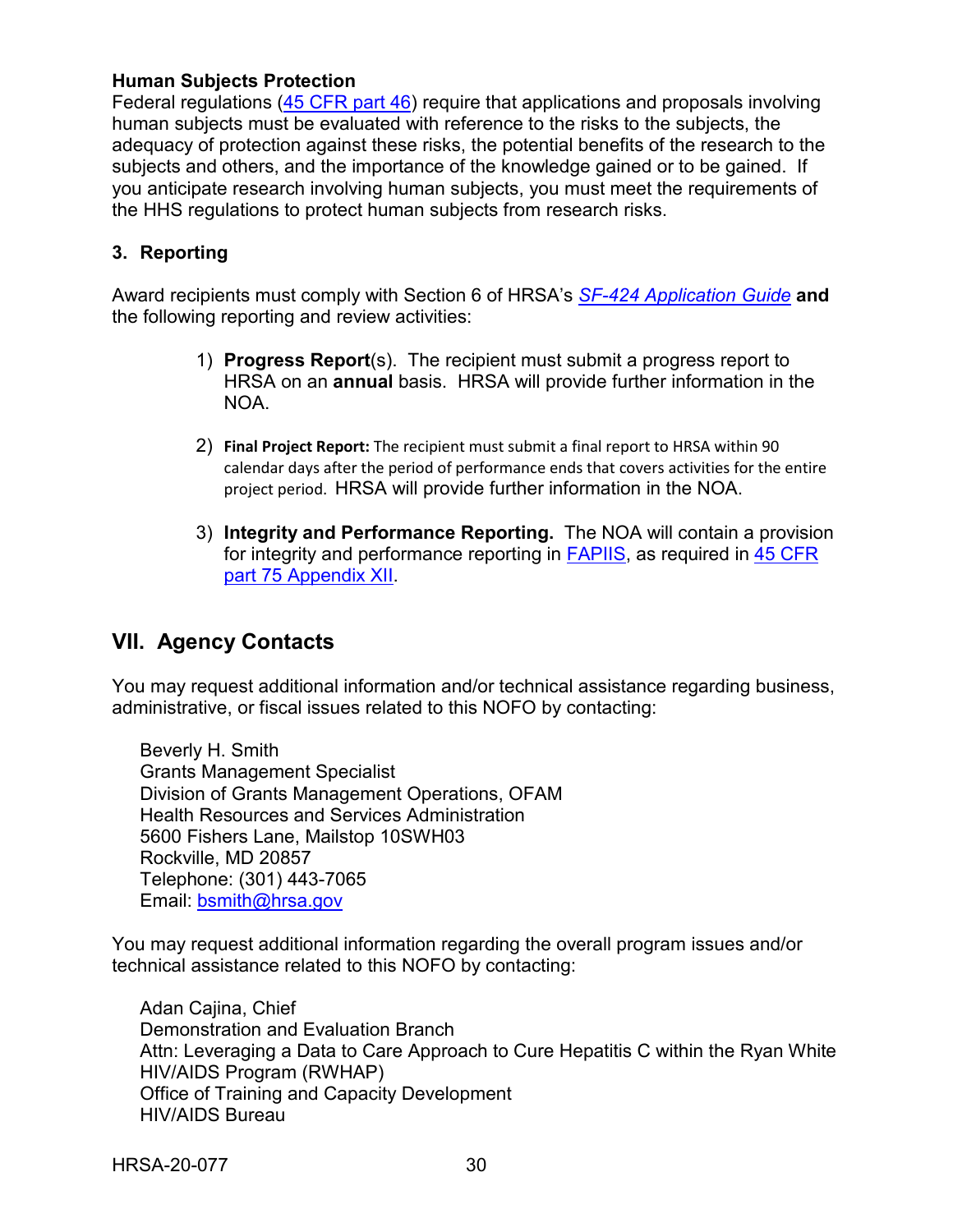Health Resources and Services Administration 5600 Fishers Lane, Room 09NWH04 Rockville, MD 20857 Telephone: (301) 443-3180 Email: [ACajina@hrsa.gov](mailto:ACajina@hrsa.gov)

You may need assistance when working online to submit your application forms electronically. Always obtain a case number when calling for support. For assistance with submitting the application in Grants.gov, contact Grants.gov 24 hours a day, 7 days a week, excluding federal holidays at:

Grants.gov Contact Center Telephone: 1-800-518-4726 (International Callers, please dial 606-545-5035) Email: [support@grants.gov](mailto:support@grants.gov) Self-Service Knowledge Base: [https://grants](https://grants-portal.psc.gov/Welcome.aspx?pt=Grants)[portal.psc.gov/Welcome.aspx?pt=Grants](https://grants-portal.psc.gov/Welcome.aspx?pt=Grants)

Successful applicants/recipients may need assistance when working online to submit information and reports electronically through HRSA's Electronic Handbooks (EHBs). For assistance with submitting information in HRSA's EHBs, contact the HRSA Contact Center, Monday–Friday, 8 a.m. to 8 p.m. ET, excluding federal holidays at:

HRSA Contact Center Telephone: (877) 464-4772 TTY: (877) 897-9910 Web: <http://www.hrsa.gov/about/contact/ehbhelp.aspx>

## <span id="page-34-0"></span>**VIII. Other Information**

#### **Logic Models**

You can find additional information on developing logic models at the following website: [http://www.acf.hhs.gov/sites/default/files/fysb/prep-logic-model-ts.pdf.](http://www.acf.hhs.gov/sites/default/files/fysb/prep-logic-model-ts.pdf)

Although there are similarities, a logic model is not a work plan. A work plan is an "action" guide with a time line used during program implementation; the work plan provides the "how to" steps. You can find information on how to distinguish between a logic model and work plan at the following website: [http://www.cdc.gov/healthyyouth/evaluation/pdf/brief5.pdf.](http://www.cdc.gov/healthyyouth/evaluation/pdf/brief5.pdf)